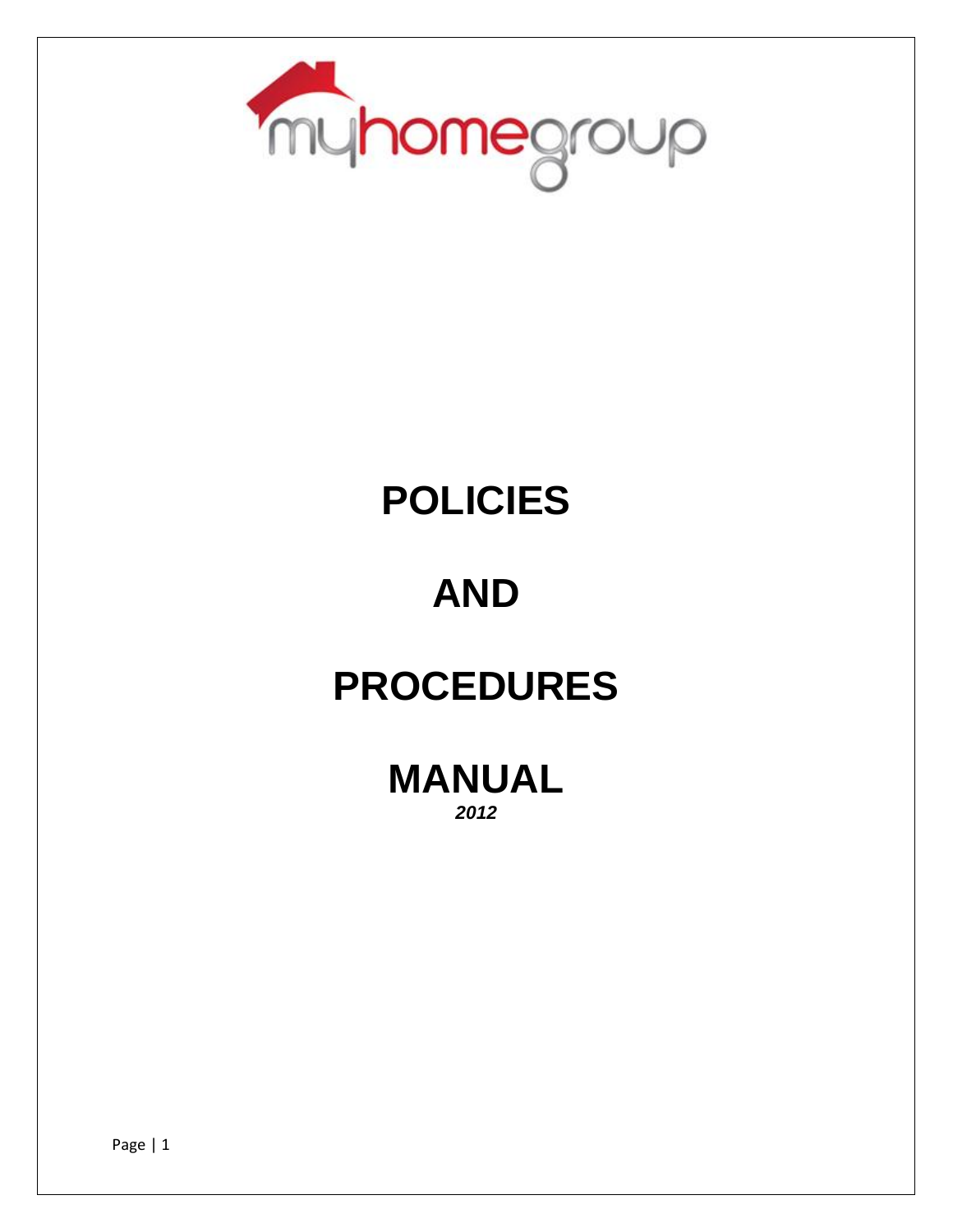

#### **Transactions Section 1**

| <b>ADRE Regulations</b>                         | Page 5     |
|-------------------------------------------------|------------|
| <b>Required Paperwork</b>                       | Page 5-8   |
| <b>Paperwork Policy</b>                         | Page 8-10  |
| <b>Broker Review</b>                            | Page 10    |
| <b>Agency Relationships</b>                     | Page 11    |
| <b>Employment Agreements</b>                    | Page 11-12 |
| <b>Earnest Money</b>                            | Page 12-13 |
| Areas of Expertise                              | Page 13    |
| Cooperation & Compensation                      | Page 13-14 |
| <b>Advertisements &amp; Marketing Section 2</b> |            |
| <b>Advertisement Guidelines</b>                 | Page 16-17 |
| Signage                                         | Page 17    |
| <b>Print Advertising</b>                        | Page 17    |
| Telemarketing                                   | Page 17    |
| <b>Federal Fair Housing Act</b>                 | Page 17    |
| <b>Regulation Z</b>                             | Page 17-18 |
| <b>RESPA</b>                                    | Page 18    |
| Social Media                                    | Page 18    |
| <b>Insurance &amp; Financial Section 3</b>      |            |
| E&O Insurance                                   | Page 20-21 |
| Sale of Agent Owned Properties                  | Page 21-22 |
| <b>Covenant To Cooperate</b>                    | Page 22    |
| Automobile Insurance                            | Page 22    |
| Insurance Requirements when listing REO's       | Page 22    |
| My Home Group Real Estate, LLC. Monthly Billing | Page 22-23 |
| <b>Independent Contractor Status</b>            | Page 23    |
| Commissions                                     | Page 23-24 |
| <b>Referral Fees</b>                            | Page 24-25 |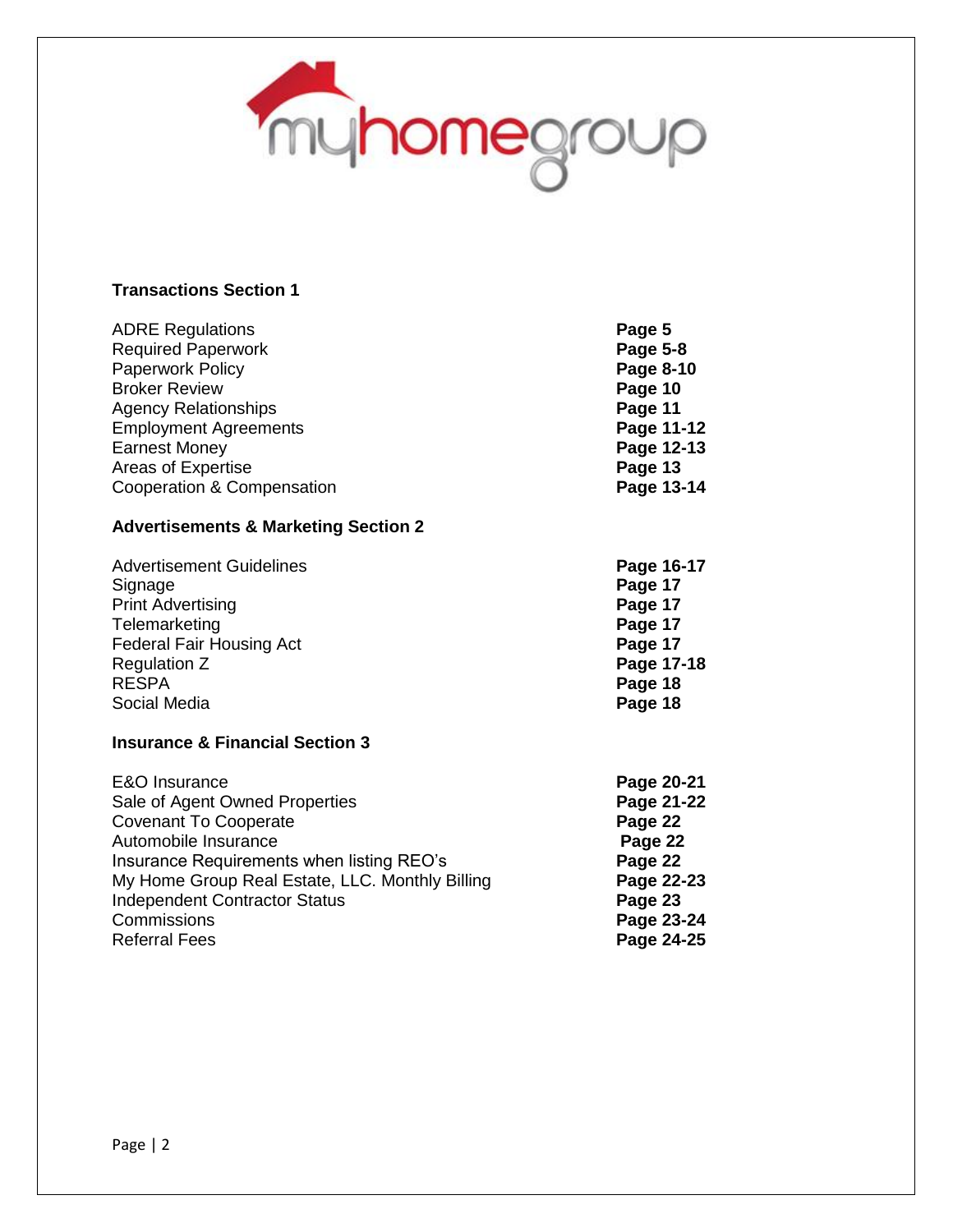

#### **Office Facilities Section 4**

| <b>Computer Usage</b> | Page 27 |
|-----------------------|---------|
| <b>Telephones</b>     | Page 27 |

#### **Associations Section 5**

| Local, State, National                    | Page 29 |
|-------------------------------------------|---------|
| Arizona Regional Multiple Listing Service | Page 29 |
| Arbitrations & Ethic Hearings             | Page 29 |
| License Renewal                           | Page 30 |

#### **Policies Section 6**

| <b>Sexual Harassment Policy</b>      | Page 32    |
|--------------------------------------|------------|
| Smoking/Drugs/Alcohol                | Page 32-33 |
| <b>Equal Opportunity</b>             | Page 33    |
| <b>Anti-Trust Policy</b>             | Page 33    |
| Vacation                             | Page 33-34 |
| <b>Teams &amp; Assistants</b>        | Page 34    |
| <b>Unlicensed Assistants</b>         | Page 34    |
| <b>Updating Personal Information</b> | Page 35    |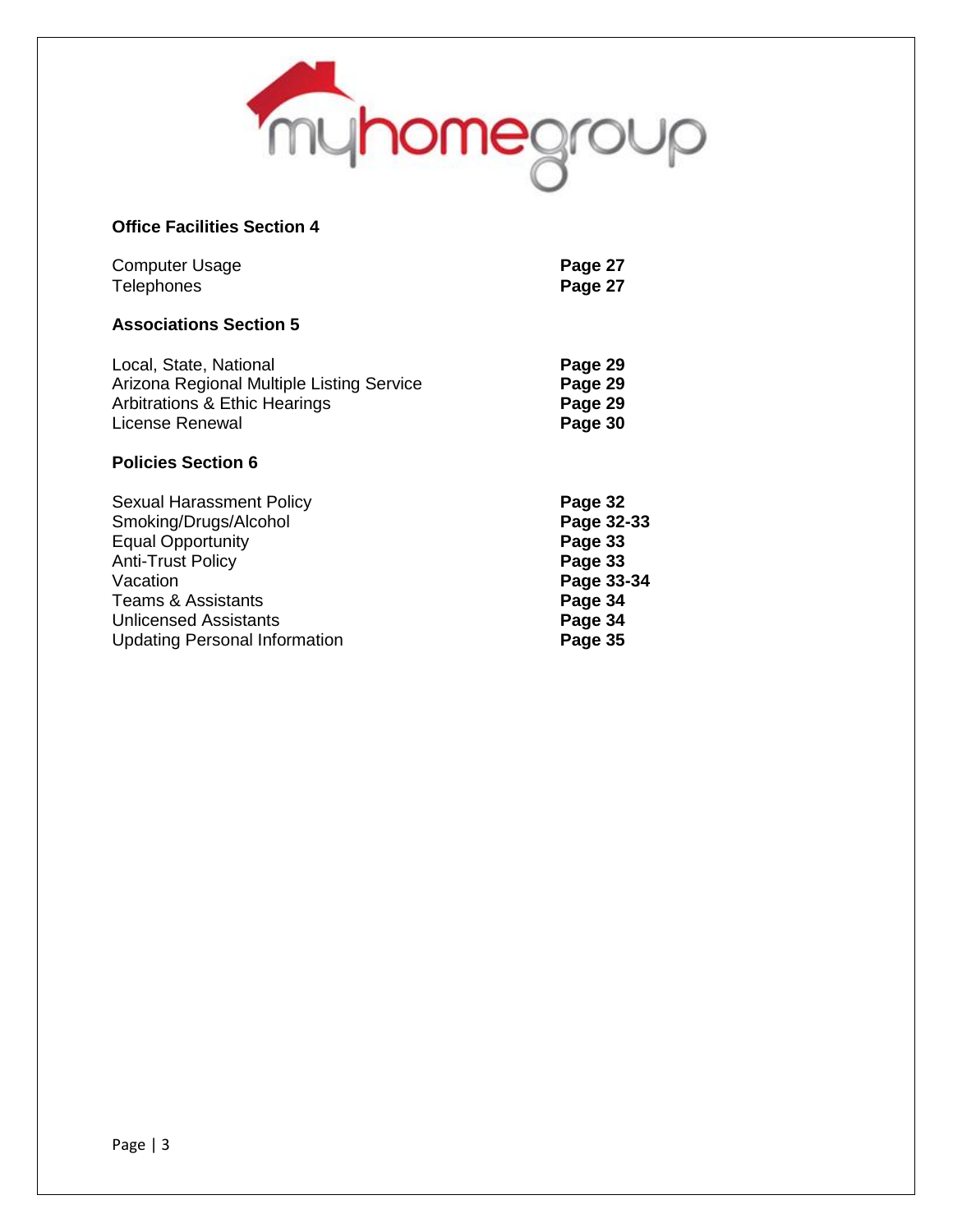

### **SECTION 1**

### **TRANSACTIONS**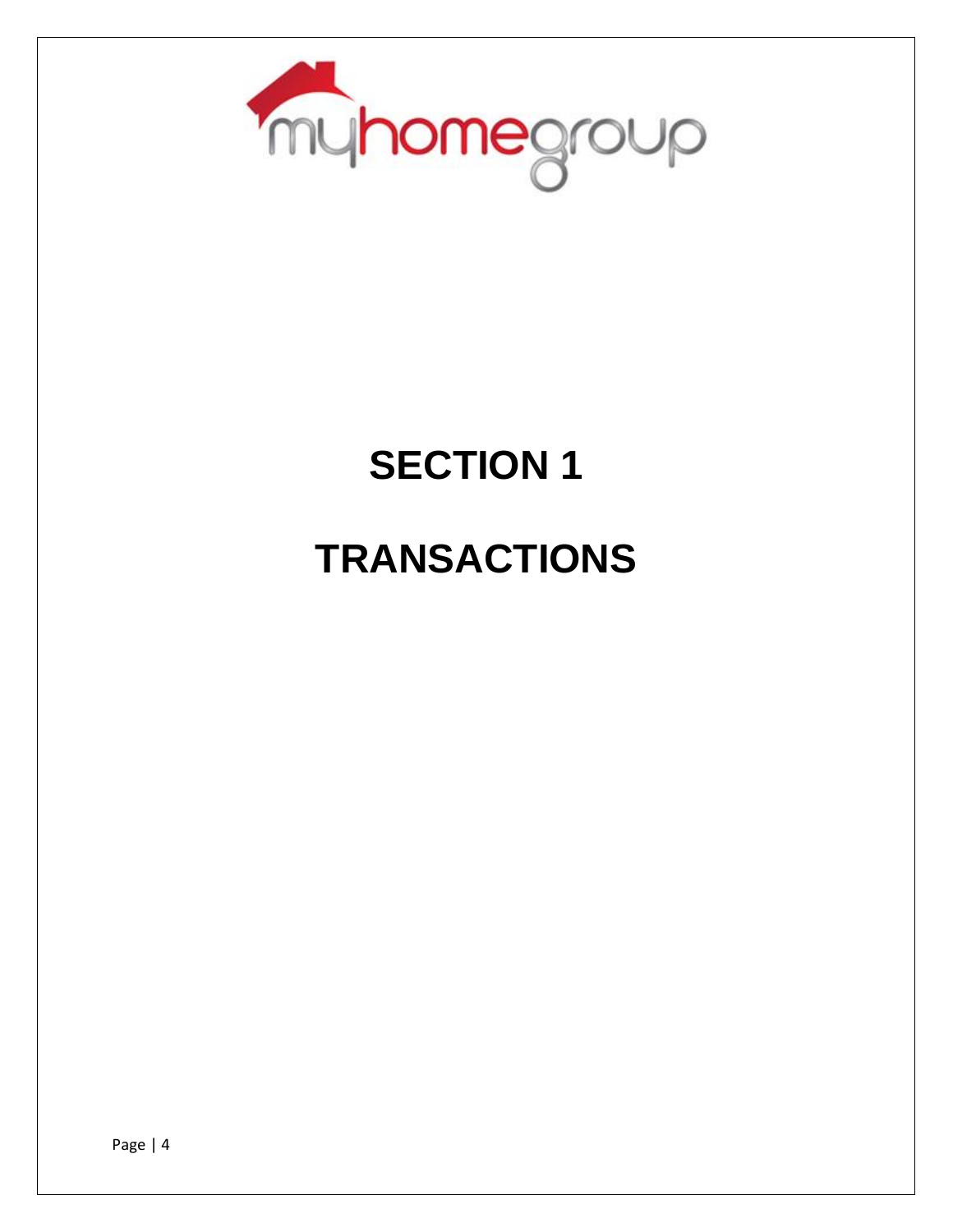

#### **ARIZONA DEPARTMENT OF REAL ESTATE**

The Arizona Department of Real Estate Rules and Regulations require that each licensed Designated Real Estate Broker keep records of all real estate transactions handled by or through the Broker as well as establish a system to ensure all documents are turned into the Broker in a timely manner. The records shall be open at all reasonable times for inspection by the commissioner or his representatives. The Broker shall keep the records of each transaction for a period of at least five years (withdrawn or rejected—1 year) from the date of termination of the transaction. Access to the Broker's files must be arranged through the Broker's office. Removal of any file from the Broker's office may lead to termination.

Arizona Revised Statute § 32-2151.01 states that the Broker will review and initial all documents within 5 calendar days of the date of execution. It is, therefore, the agent's responsibility to see that My Home Group Real Estate, LLC. is given all executed contracts, listing agreements, counter offers, addenda and lease agreements no later than 5 days of the last signature date, including MLS printouts and any changes. Associates will also be responsible for ensuring all additional required documents are submitted to My Home Group Real Estate, LLC.. Associates who fail to turn in their documents in a timely manner as required by the Arizona Department of Real Estate will be subject to My Home Group Real Estate, LLC.'s Late Paperwork Policy, which includes fines, in addition to the agent's agreed upon fee schedule with My Home Group Real Estate, LLC. fees.

#### **REQUIRED PAPERWORK**

It is the policy of My Home Group Real Estate, LLC. and the Broker that, whenever possible, the most current Arizona Association of REALTORS® (AAR) and Multiple Listing Service forms will be used in all transactions. These forms are available through the local Associations, through Zipforms, the MLS and the My Home Group Real Estate, LLC. agent website. Agents must obtain the Broker's approval (prior to use) in the event any non-approved form is used. Contracts and related forms are updated from time-totime. It is the policy of My Home Group Real Estate, LLC. and the Broker to use only the most current version. The responsibility for the use of any form is the sole obligation of the agent. Clauses that are not specifically approved for use in contracts by the Broker are not permitted. Approved contract clauses are available on the My Home Group Real Estate, LLC. agent website for the agent's use.

It shall be the Policy of My Home Group Real Estate, LLC. to require a substantially complete "Seller Real Property Disclosure Statement" (SPDS) in all transactions. An agent shall not write anything on the SPDS or complete the form for the Seller. Should a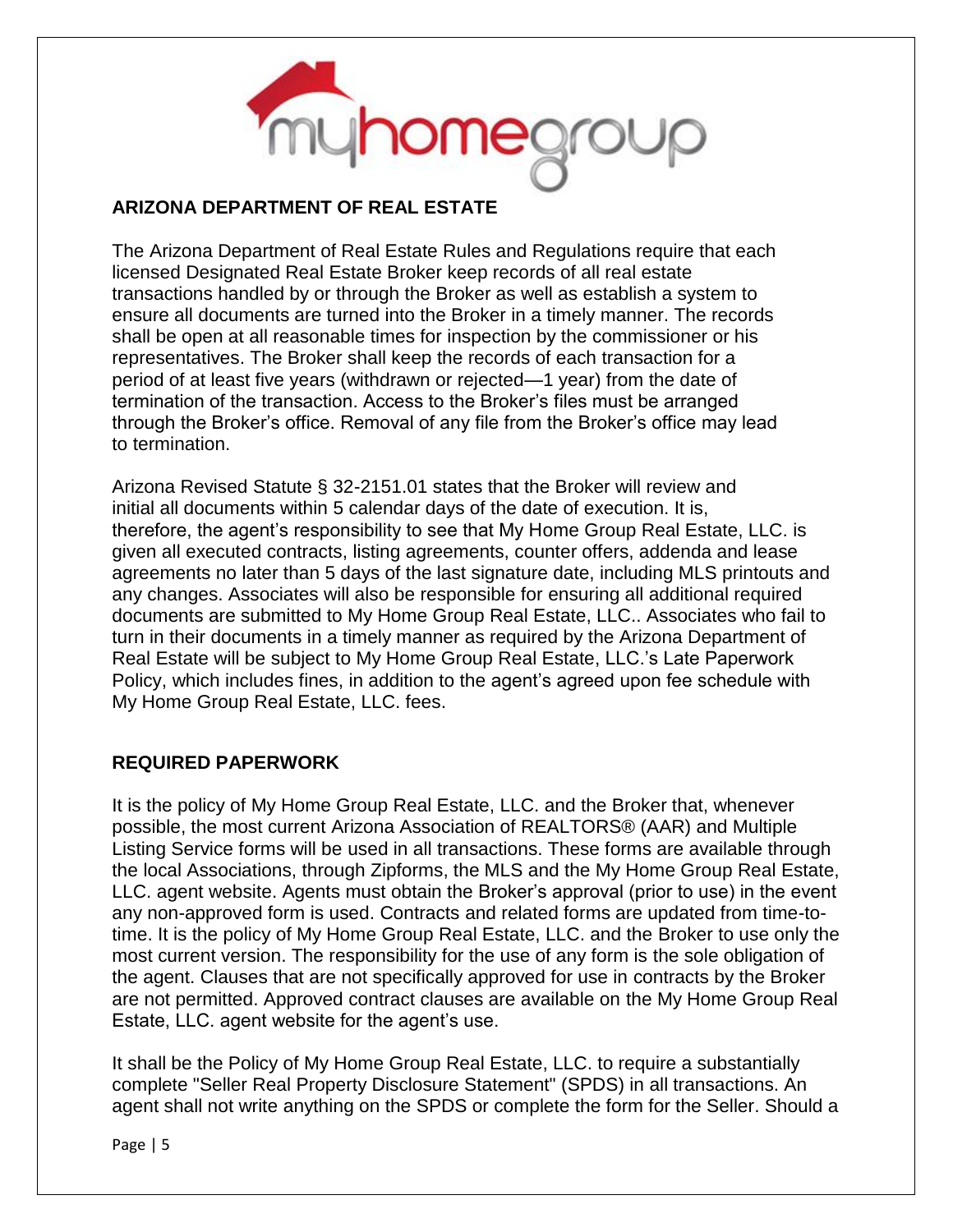

Seller, for any reason, refuse to provide a Buyer the SPDS, the agent shall document that a diligent effort was made in order to obtain the SPDS and have the Seller complete the form titled, Important Notice to Seller regarding SPDS.

As an agent associated with My Home Group Real Estate, LLC., the agent shall disclose all material facts that may adversely affect the consideration to be paid by any party. In addition, the agent shall not promote the interest of one party to the detriment of another in a transaction nor disparage the conduct, reputation or character of another licensee, in or out of this office. Any known fact that agent knows or thinks could be germane to the value of a property must be disclosed in writing to the parties to an agreement. Said disclosure shall be made in writing and shall supplement the agreement between the parties.

#### **LISTINGS-REQUIRED DOCUMENTS:**

Exclusive Right to Sell/Rent, Exclusive Agency or Legal Listing Agreement Real Estate Agency Disclosure and Election (My Home Group Real Estate, LLC. Agent) MLS Profile Sheet Signed by Seller or MLS Plano / Printout signed by Seller MLS / Printout Seller Property Disclosure Statement (SPDS) Affiliated Business Disclosure Lead Based Paint Disclosure (LBP) – if built prior to 1978 Short Sale Addendum to Listing Agreement-if listing is a Short Sale Short Sale Seller Advisory-if listing is a Short Sale

#### **RESIDENTIAL RESALES-REQUIRED DOCUMENTS:**

AAR Residential Resale Purchase Contract and all addendums Real Estate Agency Disclosure and Election (My Home Group Real Estate, LLC. Agent) Seller Property Disclosure Statement (SPDS) Buyer's Inspection Notice and Seller's Response (BINSR) Copy of MLS printout Copy of Earnest Money Receipt from Title Company (not a copy of the check) Affiliated Business Disclosure Lead Based Paint Disclosure (LBP) – if built prior to 1978 Short Sale Addendum to the Purchase Contract-if Short Sale

#### **NEW CONSTRUCTION SALES-REQUIRED DOCUMENTS:**

Builder Purchase Contract and all addendums with Authorized Builder signature Copy of Earnest Money Receipt from Title Company or Builder Copy of Receipt of the Public Report signed by the Buyer Real Estate Agency Disclosure and Election (My Home Group Real Estate, LLC. Agent)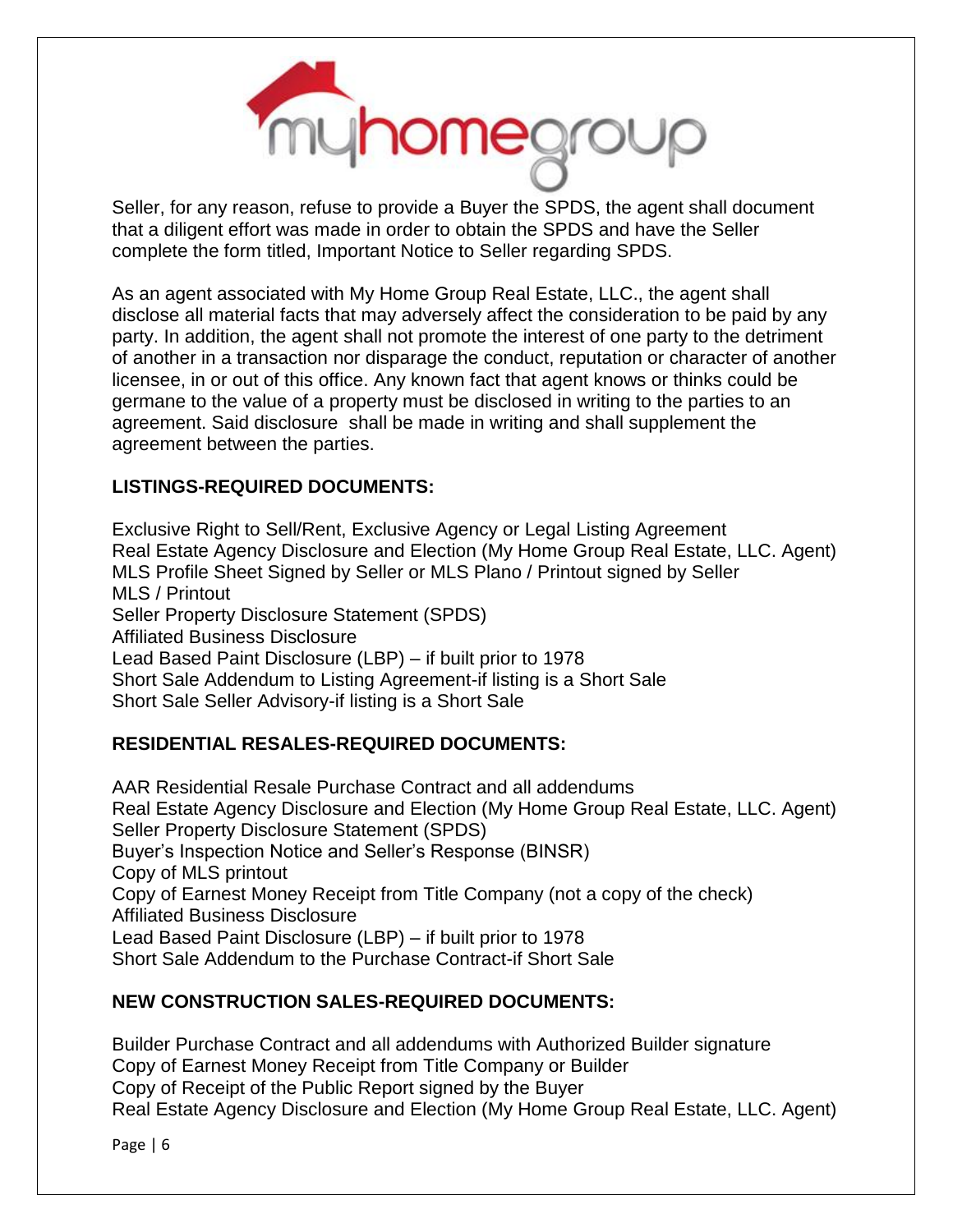

Affiliated Business Disclosure Buyer's Inspection Notice and Seller's Response-if an inspection was completed

#### **VACANT LAND SALES-REQUIRED DOCUMENTS:**

AAR Vacant Land/Lot Purchase Contract and all addendums Real Estate Agency Disclosure and Election (for My Home Group Real Estate,LLC Agent) Vacant Land/Lot Seller Property Disclosure Statement (SPDS) Vacant Land Buyer Inspection Notice and Seller Response (BINSR) Copy of MLS printout Copy of Earnest Money Receipt from Title Company (not a copy of the check) Affiliated Business Disclosure Affidavit of Disclosure (if applicable)

#### **COMMERCIAL SALES-REQUIRED DOCUMENTS:**

Commercial Purchase Contract and all addendums Real Estate Agency Disclosure and Election (My Home Group Real Estate, LLC. Agent) Commercial Seller Property Disclosure Statement (SPDS) Copy of MLS printout or Copyt of Listing Affiliated Business Disclosure Copy of Earnest Money Receipt from Title Company

#### **RESIDENTIAL RENTALS-REQUIRED DOCUMENTS:**

Rental Agreement and all addendums Copy of MLS Printout Real Estate Agency Disclosure and Election (My Home Group Real Estate, LLC. Agent) Lead Based Paint (rental) Addendum - if built prior to 1978

#### **\*ADDITIONAL REQUIRED DOCUMENTS WHEN YOU REPRESENT THE BUYER:**

Copy of Receipt of Buyer Advisory – page 9 of Buyer Advisory or a copy of an email confirming you sent the Buyer Advisory link to the Buyer

#### **\*ADDITIONAL REQUIRED DOCUMENTS WHEN YOU REPRESENT BOTH THE BUYER AND SELLER:**

Consent to Limited Dual Representation

#### **\*ADDITIONAL REQUIRED DOCUMENT WHEN YOU ARE THE SELLER (OR HAVE OWNERSHIP INTEREST):**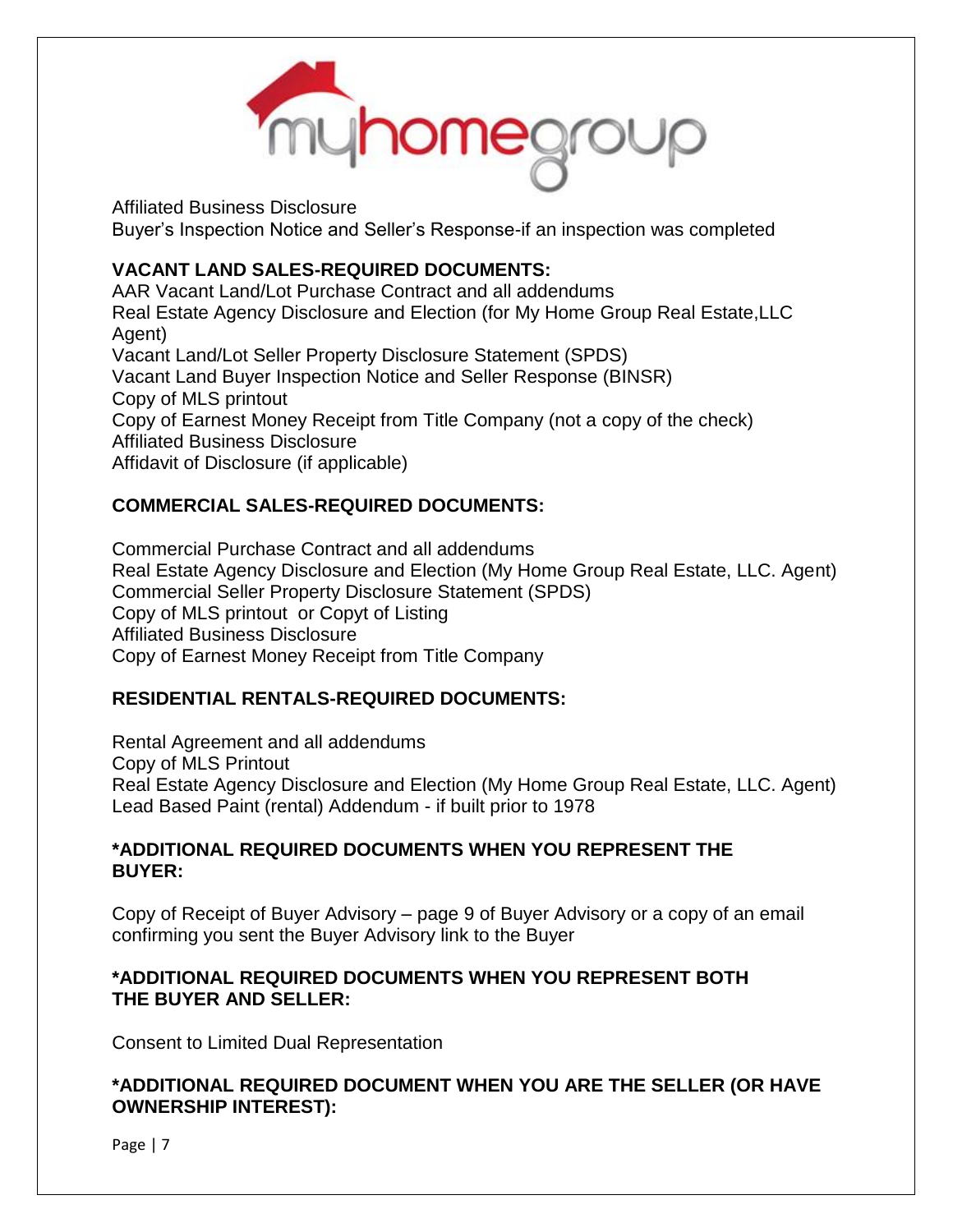

My Home Group Real Estate, LLC. requires the Owner Agent Addendum to the Purchase Contract for all sales where a My Home Group Real Estate, LLC. Agent has an ownership interest in the property.

#### **MY HOME GROUP REAL ESTATE, LLC. PAPERWORK POLICY**

Per the Arizona Department of Real Estate, My Home Group Real Estate, LLC. requires that any contracts, listings, and lease agreements be submitted to My Home Group Real Estate, LLC. within 5 days of being executed. This includes all listing agreements, purchase contracts and lease agreements. My Home Group Real Estate, LLC. allows paperwork to be uploaded directly in the My Home Group Real Estate, LLC. Agent website, submitted via fax or email. Each My Home Group Real Estate, LLC. agent is responsible to verify that their paperwork has been received by confirming the transaction on our website. My Home Group Real Estate, LLC. allows for paperwork tracking, with online transaction status.

Please be proactive during your transaction to ensure that you resolve any missing paperwork or broker review items early on in the transaction. We encourage commissions be paid directly from title, as long as all paperwork have been completed and the file has been marked "Complete".

#### **If a transaction has been submitted more than 5 days after being entered into, the following will occur:**

1) The website will indicate that My Home Group Real Estate, LLC. received your paperwork more than 5 days after acceptance

2) You will be required to submit the"Late Paperwork Submission Explanation" form. A note will be made in your personnel record indicating your paperwork was submitted late.

3) If an agent repeatedly submits paperwork late, the agent will be subject to fines and/or termination.

#### **If a transaction has been submitted timely, then closes escrow and we are still missing documents that are required at the close of escrow, the following will occur:**

1) You will receive an email or phone call notifying you that we have received a closing package for a file that is incomplete, and you will be instructed to check the website to determine what documents are missing.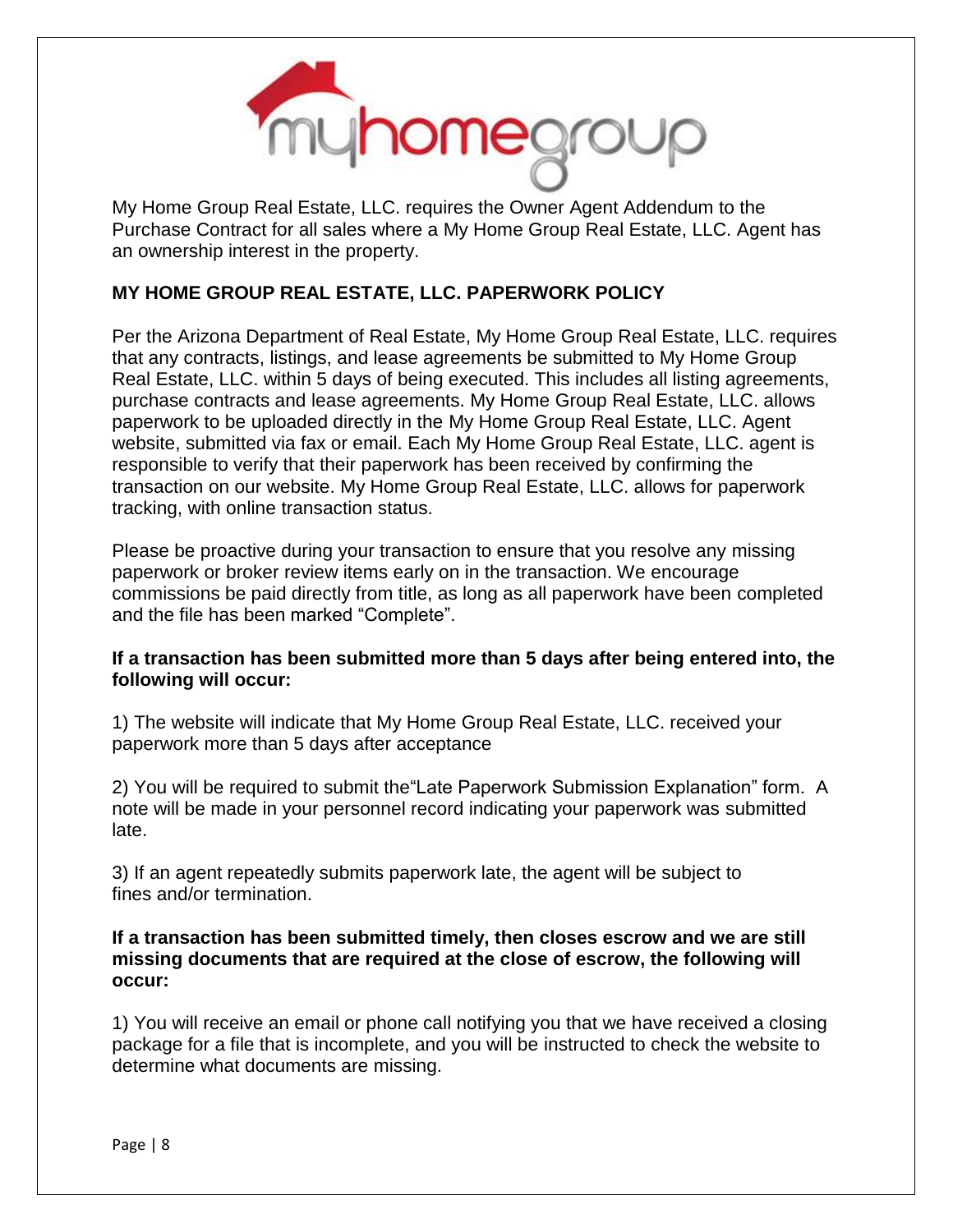

2) If we do not receive any communication from you and you do not submit the missing documents within 5 days of the phone call, you will be notified (via e-mail) that you are in violation of My Home Group Real Estate, LLC. paperwork policy. You will have 48 hours to contact the office regarding the missing paperwork. 3) If we still do not receive any communication from you and we do not receive the missing paperwork within 48 hours of the e-mail, you will be notified by a final e-mail that you are being assessed a fine of \$40.00 (in addition to transaction and risk reduction fees).

4) If within 30 days after the close of escrow you still have not submitted the missing paperwork, your entire commission will be subject to forfeiture.

#### **If paperwork has not been submitted to My Home Group Real Estate, LLC., and we receive a closing package and commission check, or discover a listing has closed through an MLS audit, the following will occur:**

1) You will receive an email or phone call notifying you that we have received a closing package, or discovered a closed listing through an MLS audit. You will be assessed a \$\$225.00 fine for sales and \$40.00 fine for leases (in addition to all other transaction fees). You will have 5 days to submit all required paperwork.

2) If we do not receive any communication from you and you do not submit all paperwork within 5 days of the phone call, you will be notified (via e-mail) that you have been assessed a \$225.00 or \$40.00 fine and that you are in violation of My Home Group Real Estate, LLC. and the Arizona Department of Real Estate policy for submitting paperwork. You have 48 hours to contact the office regarding the missing paperwork.

3) If we still do not receive any communication from you and do not receive all paperwork within 48 hours of the e-mail, you will be notified by a final e-mail that you are being assessed an additional \$225.00 or \$40.00 fine (in addition to the 1st fine and all other transaction fees).

4) If within 15 days after the close of escrow, or discovery of a listing, you still have not contacted the office regarding the missing paperwork or have not submitted all required paperwork, your entire commission will be subject to forfeiture, your listing will be removed from the MLS and you will be subject to termination.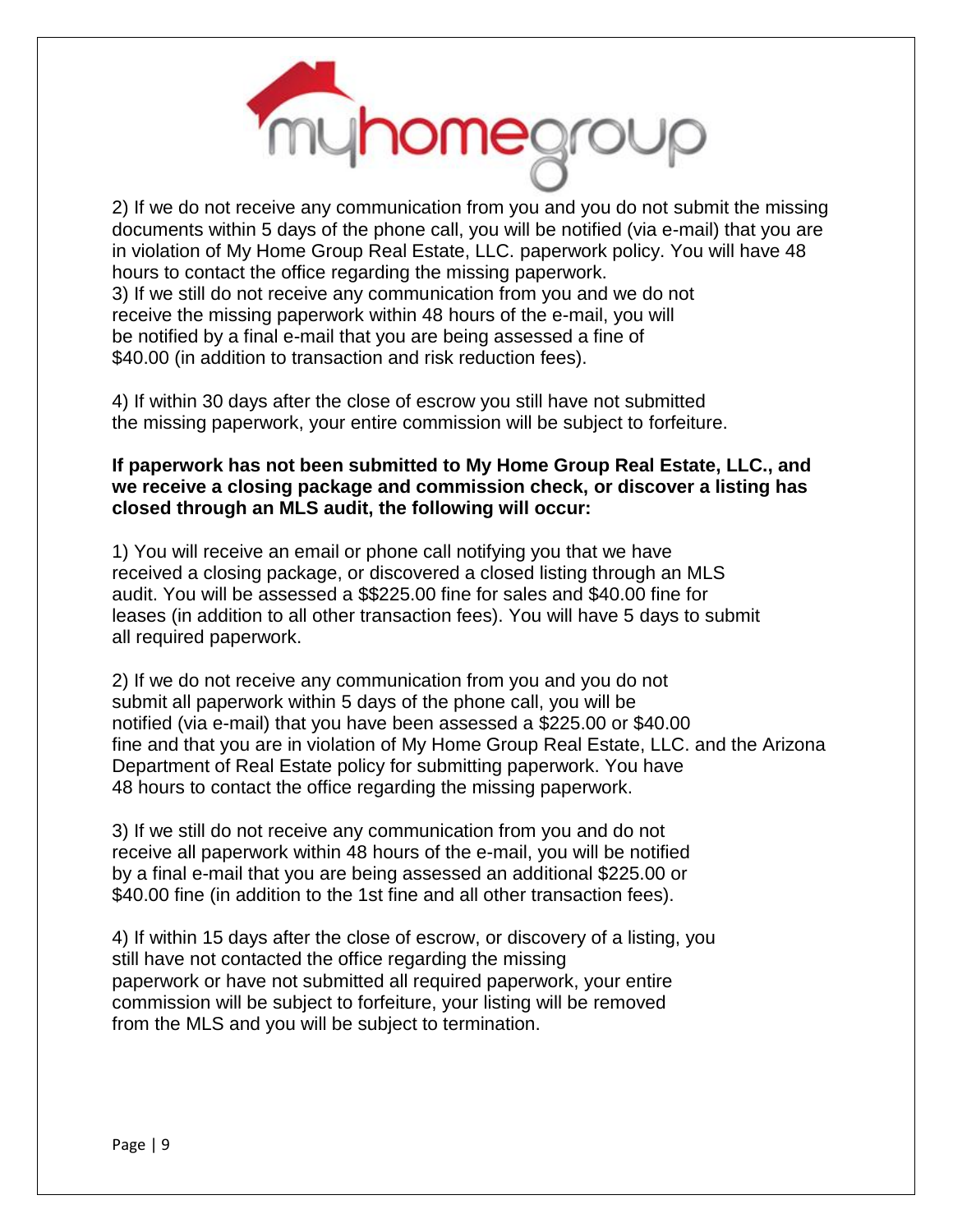

**If a listing has been entered in the MLS and no paperwork has been submitted to My Home Group Real Estate, LLC. within 5 days, the following will occur:**

1) You will receive an email or phone call notifying you that we have discovered a listing through an MLS audit that we do not have any listing paperwork. You will have 48 hours to submit all required listing documents.

2) If we do not receive any communication from you and you do not input the listing on the agent website and submit all listing documents within 48 hours of the phone call, you will be notified (via e-mail) that you are in violation of My Home Group Real Estate, LLC. paperwork policy and that you have been assessed a fine \$40.00 for failing to submit listing paperwork to us.

3) Your listing will then be placed in a T.O.M. (Temporary Off Market) status in the MLS until the paperwork is submitted to us.

**As you can see from the above policy, we are very serious about our policy for submitting paperwork timely and complying with the Arizona Department of Real Estate rules. All fines can be avoided by submitting paperwork within 5 days of acceptance.**

#### **BROKER REVIEW**

Upon receipt of any contract, listing or lease agreement, the Broker shall review and post the results of the review on the My Home Group Real Estate, LLC. Agent website. It is the agent's responsibility to check the website and correct any issues that the broker has noted. The website will also indicate what paperwork was received and what paperwork is still needed to complete the file. Any corrections should be addressed and then submitted to My Home Group Real Estate, LLC. as soon as possible. Please do not wait until the day before close of escrow to address any missing items or necessary corrections as it will delay commission disbursement. Should the Broker request a form or item be corrected in the purchase contract, listing agreement, or lease agreement – and the Agent fails to submit the requested form or correction, the Agent hereby agrees to defend, indemnify and hold harmless, My Home Group Real Estate, LLC., it's Brokers, and its Owners from any and all claims that may arise from the contract or lease. It is very important that ALL requested forms and corrections be addressed immediately and prior to the close of escrow.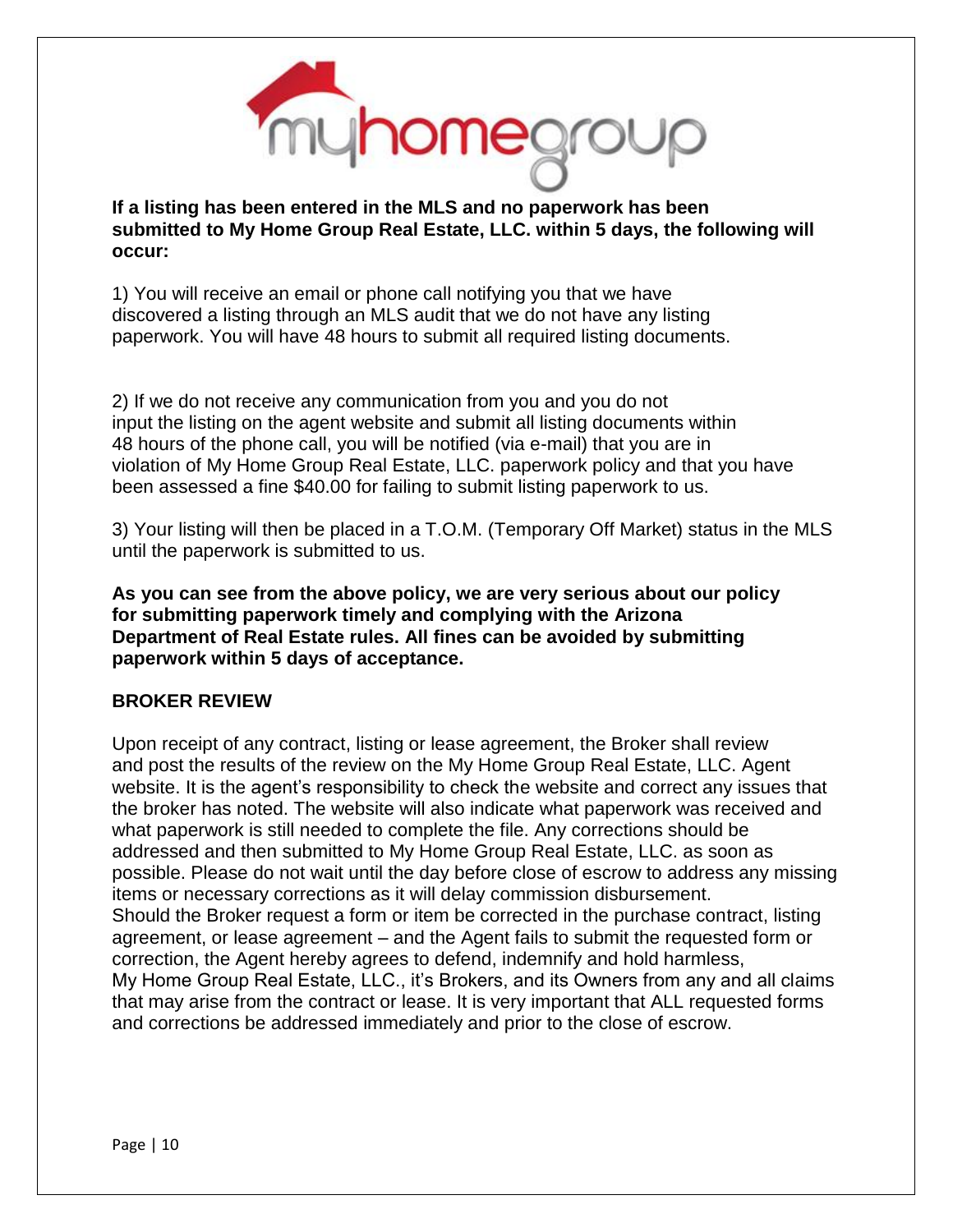

#### **AGENCY RELATIONSHIPS**

My Home Group Real Estate, LLC. allows the following relationships with clients and customers:

- 1) Seller/Lessor's agent
- 2) Buyer/Lessee's agent
- 3) Limited Dual Representation

Agents shall see that the relationship with the party is established in writing on a form acceptable to the Broker (AAR form Real Estate Agency Disclosure and Election). The failure to establish and disclose the type of relationship one has by the time of contract is unacceptable. The contract is to serve ONLY as a confirmation of an election made by the buyer/lessee or seller/lessor in a separate writing prior to the contract.

As a matter of general practice, an agent shall enter into a representation agreement with the party with whom the agent is working. Such an agreement shall be submitted to My Home Group Real Estate, LLC. with the sales or lease documents and become part of the file. Agents are discouraged from entering into limited dual representation agreements. Should an agent enter into a limited dual agency relationship with both parties to a transaction, the agent agrees to have the AAR form titled, "Consent To Limited Dual Representation" signed by both parties prior to entering into the contract or lease. The relationship should then be confirmed on the contract or lease. As an agent with My Home Group Real Estate, LLC., you are expected to adhere to this Policy and to the Independent Contractor Agreement to its fullest extent. Should an agent not adhere to this policy, agent agrees to defend, indemnify and hold harmless, My Home Group Real Estate, LLC., the Broker, management and support staff against all claims that may arise from such a departure. In addition, failure to comply with this Policy is grounds for the immediate termination of the agent.

#### **EMPLOYMENT AGREEMENTS**

The Buyer Broker Exclusive Employment agreement inherently credits in escrow any up-front retainer fee charged towards any commissions earned as a result of the buyer's purchase of the property that satisfies the terms of the Buyer Broker agreement. All retainer fees must be made payable to My Home Group Real Estate, LLC. per A.R.S. and Buyer Broker agreements must be immediately turned-in to My Home Group Real Estate, LLC.. All retainer fees must have prior approval from the My Home Group Real Estate, LLC. broker. All personal checks must clear My Home Group Real Estate,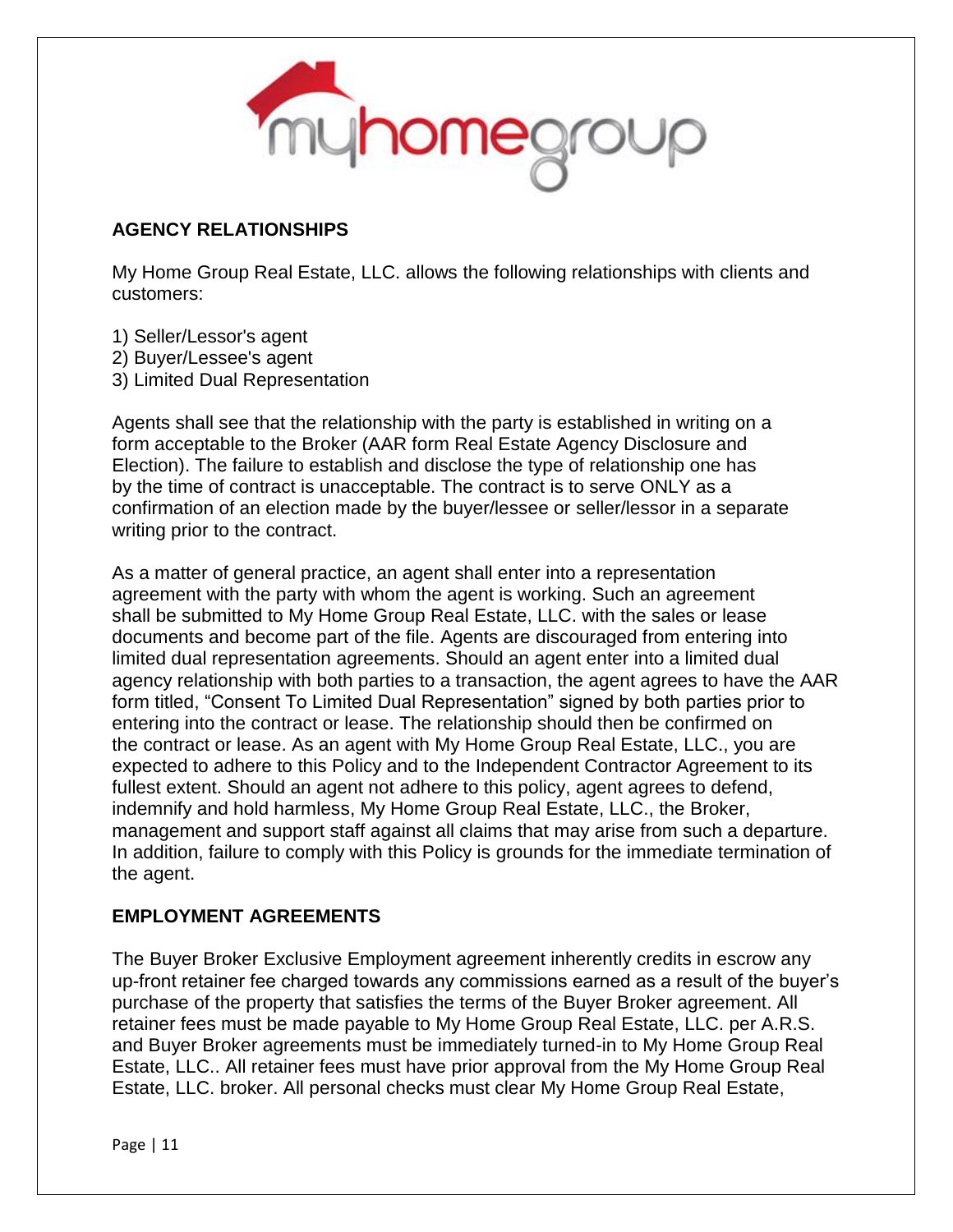

LLC.'s account prior to the release of any funds. Release of retainer funds to the agent are at My Home Group Real Estate, LLC.'s sole discretion prior to the completion and satisfaction of the Buyer Broker agreement and such retainer funds shall never exceed the compensation paid during said transaction.

When taking refundable deposits, the individual My Home Group Real Estate, LLC. agent is responsible to repay My Home Group Real Estate, LLC. for any retainer amount that exceeds the ultimate compensation earned from the transaction if such retainer was released to the agent. This is due to the language of the Buyer Broker agreement that specifically states that the retainer shall be credited towards the commission earned on the transaction.

When taking non-refundable deposits, the My Home Group Real Estate, LLC. agent is still responsible to submit the deposit to My Home Group Real Estate, LLC.. This type of retainer is above and beyond any earned commissions, however, you must use specific language that indicates that your language supersedes any language in the Buyer Broker agreement stating that the retainer shall be credited back to the buyer upon satisfaction of the agreement. In addition, if you are receiving compensation from more than one party, it must be disclosed in writing and acknowledged by both parties.

#### **EARNEST MONEY**

1. Upon acceptance of the offer, the earnest money is to be promptly deposited with the Title Company. Since My Home Group Real Estate, LLC. does not have a Broker's Trust account, monies should never be made payable to My Home Group Real Estate, LLC.. The agent shall specifically state in the real estate purchase contract the type of earnest money in the real estate transaction, whether it is cash, a check, a promissory note or any other item of value and where the monies will be deposited.

2. After the earnest money has been delivered to Title or Escrow Company, please obtain a receipt of the money and submit it to My Home Group Real Estate, LLC., with the contract and other required documents.

3. Agents may not accept cash or post-dated checks from Buyers. If the Buyer only has cash, instruct them to go to a bank or other financial institution and obtain a cashier's check or money order, made payable to the Title or Escrow Company.

4. Agents are subject to immediate termination if it has been determined that there has been improper handling of the earnest money.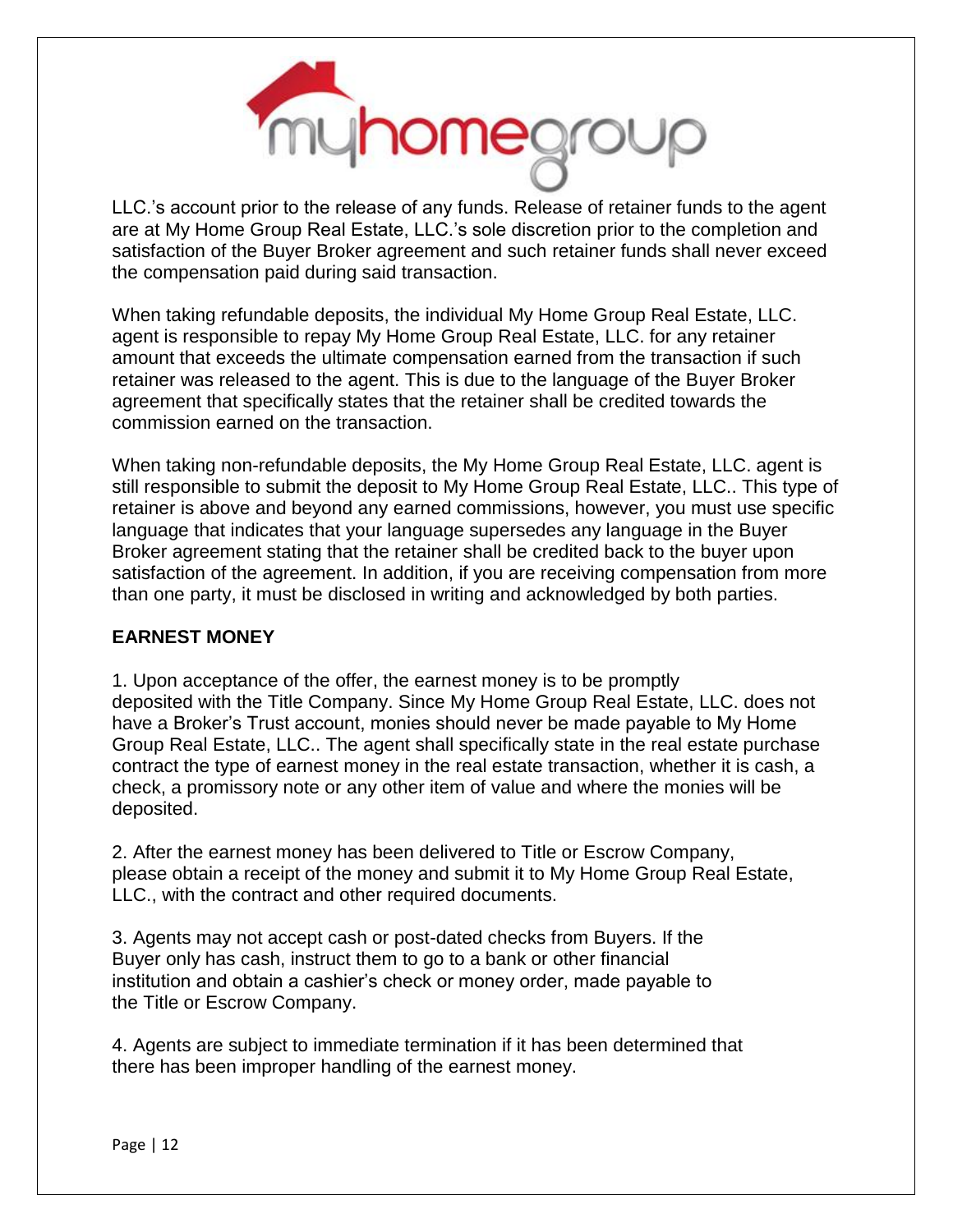

- a. Failure to deposit at the Title or Escrow Company within the time specified on the contract,
- b. Representation to the Seller that earnest money is on deposit prior to the actual receipt of the deposit.

#### **AREAS OF EXPERTISE**

An agent shall not offer real estate services to the public that are outside the agents area of expertise or offer any services that the agent is not competent in. At the option of the Broker, another agent will be assigned to work with you or to personally assist you in such a transaction. In the event compensation to the agent is affected, the Broker, together with the agent, shall negotiate a reasonable compensation agreement on that transaction. This Policy is intended to be in compliance with Article 11, of the REALTOR® Code of Ethics.

In addition, agents are NOT allowed at any time to practice property management or assist buyers and sellers with business opportunities.

All Broker Price Opinions (BPO's) shall contain a statement disclaiming them as guarantees of the value. All fees for BPO's shall be made payable to My Home Group Real Estate, LLC. and paid through My Home Group Real Estate, LLC.

Agent's are not authorized to render legal, appraisal or tax advice to any person on behalf of My Home Group Real Estate, LLC. or the Broker. Under no circumstances is an agent to deny or in any way discourage a customer or client from seeking the advice of an attorney of their choice. Such activity should be encouraged.

The agent shall make certain that all clients and customers read and understand the documents to a transaction. Should the customer or client have difficulty in reading the forms and agreements or with the English language in general, advise them to retain an attorney or interpreter of their choice.

#### **COOPERATION AND COMPENSATION**

My Home Group Real Estate, LLC. will not offer cooperation or compensation to subagents through any MLS. My Home Group Real Estate, LLC. will, however, offer cooperation and compensation to Buyer Brokers through MLS.

Respect the agency relationship of the listing office. When representing a Buyer only, under no circumstances should you, as a Buyer's agent, contact a Seller directly, without the express consent of the listing Broker.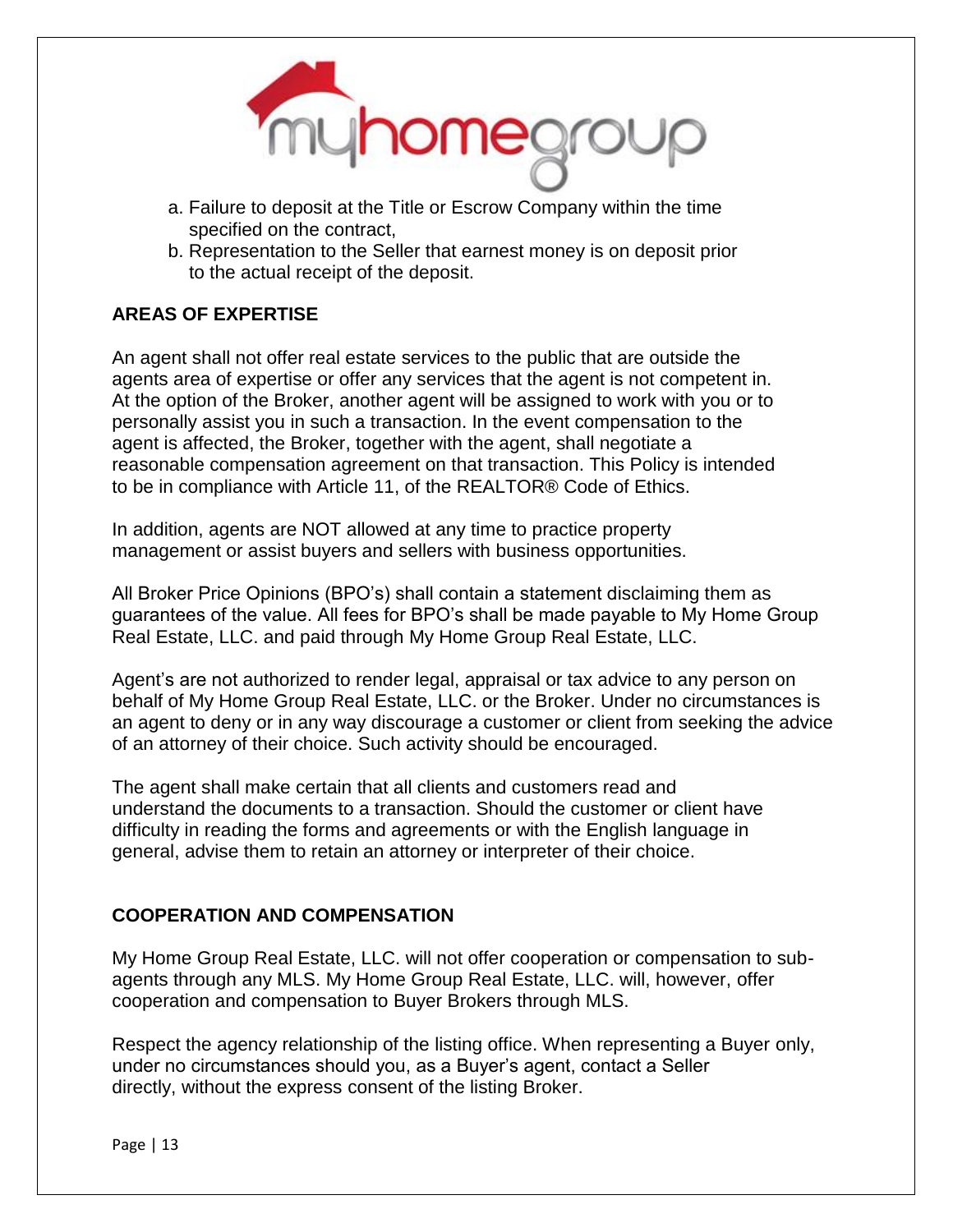

When showing a listing of another office, every effort shall be made to contact the other office and announce our agency relationship to the buyer. When contacting the listing office, the agent is advised to verify the co-brokerage fee and document that verification in their file. Be sure to make a note of whom you spoke with and the co-brokerage fee that was agreed to.

As a listing agent, all offers will be presented to seller, unless the seller instructs the Broker in writing to do otherwise. The Agent shall obtain seller's written rejection of any offers and provide the rejected offers to My Home Group Real Estate, LLC. and the Buyer Broker.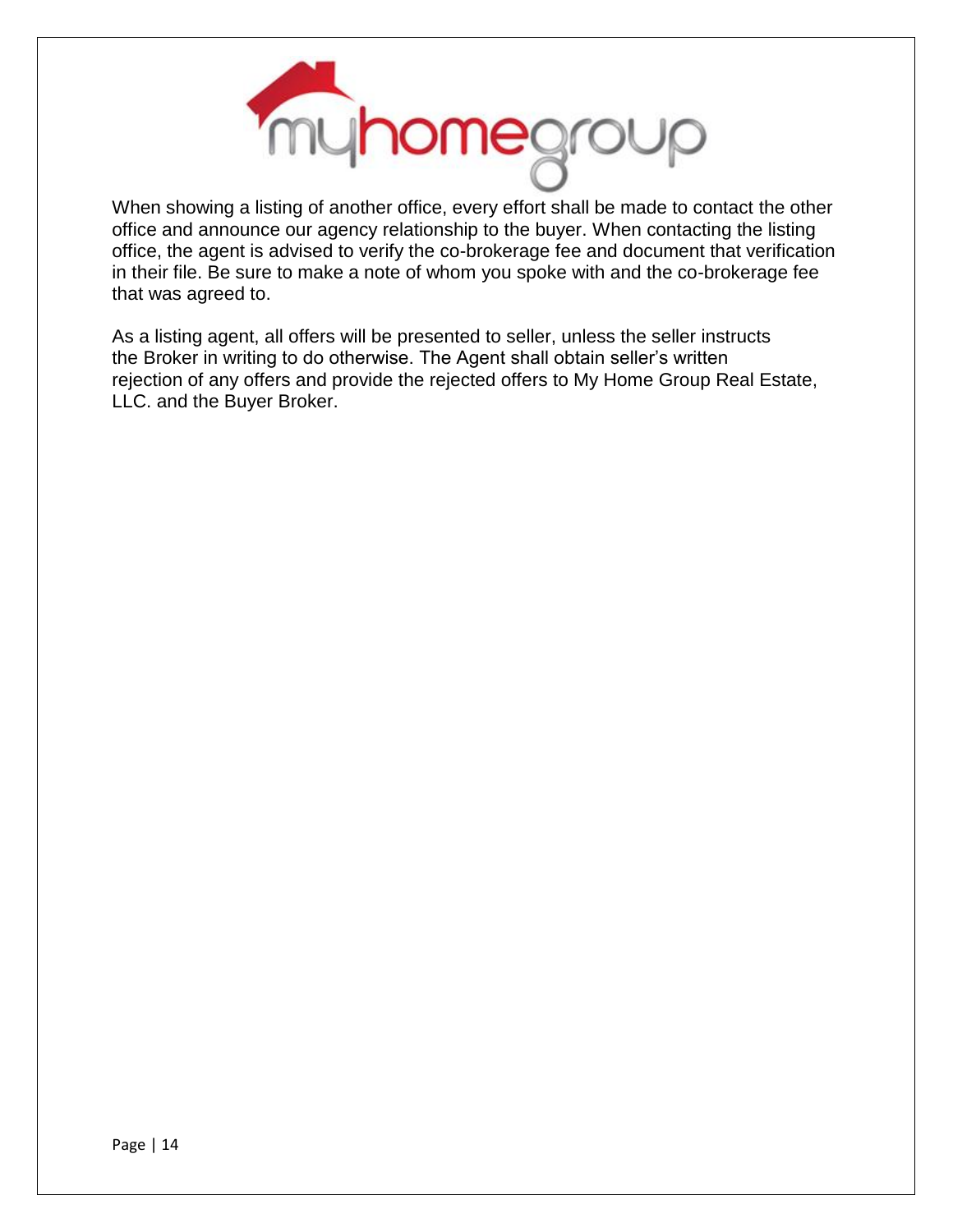

### **SECTION 2**

### **ADVERTISEMENTS & MARKETING**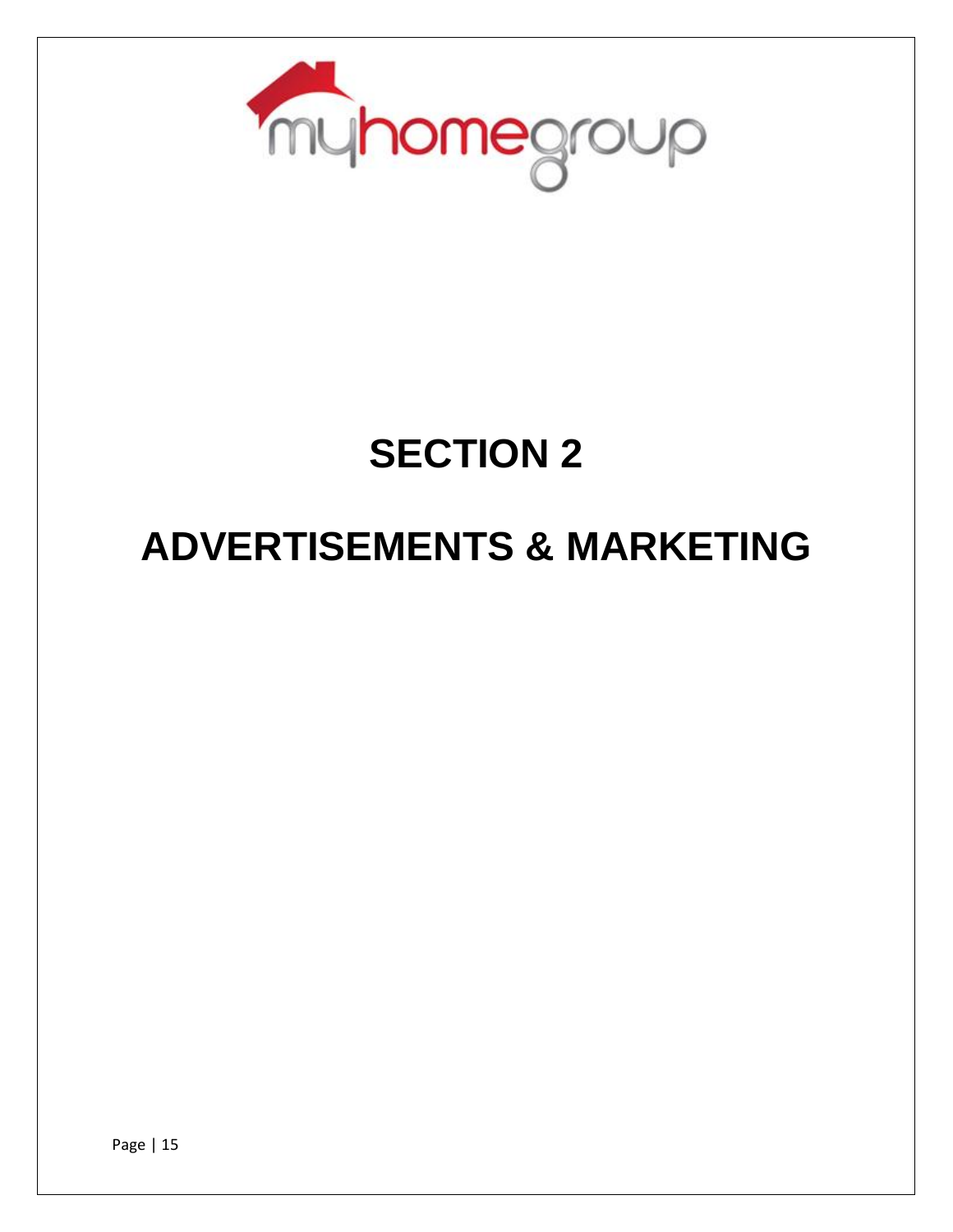

#### **ADVERTISEMENT GUIDELINES**

All agents agree to comply with, R4-28-502 Advertising Guidelines. My Home Group Real Estate, LLC. encourages originality and creativity in advertising. Advertising for this section shall include all print advertising (flyers, classified ads, home magazines, mass mailings, internet/web sites, signs, business cards, stationery/letterhead, etc…), and mass communication, intended to promote a property or solicit Buyers or Sellers. Unless specifically agreed to, the Broker is NOT obligated to pay in whole or in-part, the advertising for an agent's listing inventory or any other form of advertising including personal promotion. Prior to submitting the advertising, the Broker must approve in writing all advertising placed in any publication, mailed by any agent, or placed on the Internet. The following guidelines should be followed at all times:

1. Agents are encouraged to promote themselves as specialists. The creation of My Home Group Real Estate, LLC. "Division" or "Department" or a position such as a "Director" or "Manager" is prohibited.

2. Agents are encouraged to promote their accomplishments. Agent should make announcements as an individual, not on behalf of the company.

3. When advertising or publicizing any commission arrangements, it must clearly state that this is the agent's program and not the company's program.

4. Advertising will include the name "My Home Group Real Estate, LLC." prominently so as to leave no question it is a My Home Group Real Estate, LLC. ad. The phone number listed for My Home Group Real Estate, LLC. in all ads must be answered "My Home Group Real Estate, LLC." at all times. Office number and/or home number are acceptable. Trademark names or fictitious names are prohibited.

5. Agents may advertise by using the term "team" and/or "group" as long as the team/group is comprised of My Home Group Real Estate, LLC. licensees. No unlicensed person may be a member of the team/group.

6. All advertising for listed properties in which the My Home Group Real Estate, LLC. agent has ownership interest must include the disclosure "owner/agent".

7. When advertising a service or product as "Free" or "Complimentary", the agent must state the approximate value of the service or product, what exactly the client or customer must do to receive the service or product and an expiration date for the offering.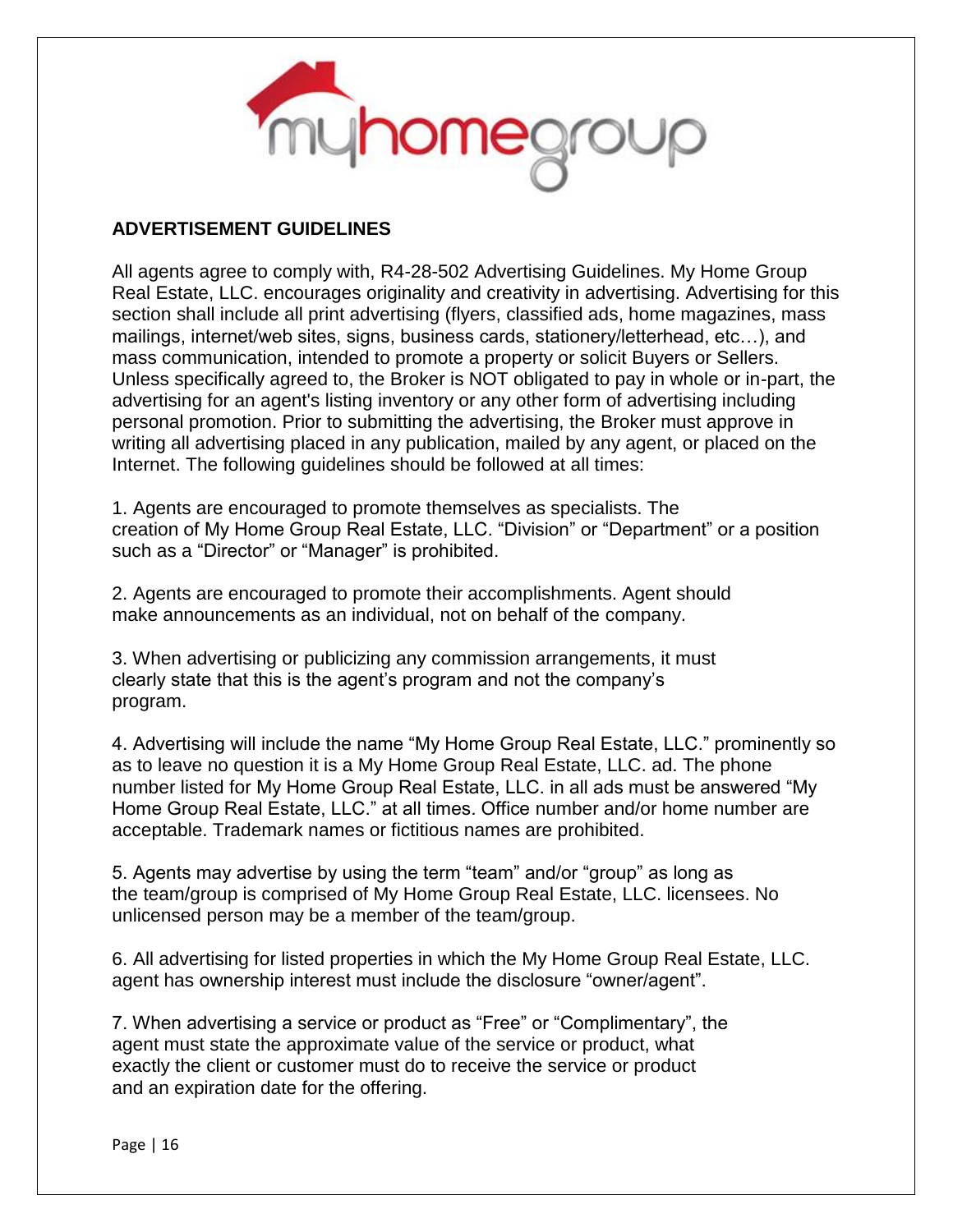

8. Agents are discouraged from using brand names when advertising features of a property.

#### **SIGNAGE**

Yard signs must be purchased by the agent and are the personal property of the agent. We have several companies that provide signs for My Home Group Real Estate, LLC.. All signs must include "My Home Group Real Estate, LLC." and a phone number that is answered "My Home Group Real Estate, LLC.".

#### **PRINT ADVERTISING**

All print advertising must include the My Home Group Real Estate, LLC. logo and/or name. Logos are available at the My Home Group Real Estate, LLC. Agent website. The ads must contain a phone number answered "My Home Group Real Estate, LLC.". In addition, the ad must have the brokerage name, My Home Group Real Estate, LLC., conspicuously displayed.

#### **TELEMARKETING**

No telemarketing calls are to be made to residential homes before 8:00am or after 9:00 pm. Callers must provide their name and state they are with My Home Group Real Estate, LLC.. Any person requesting that My Home Group Real Estate, LLC. not call their residence again must be submitted to the Broker so their name can be added to our "Do not call list". Before telemarketing, you must first review the "Do not call list" to be certain you do not call persons wishing to not be called. No calls can be made to residences using automatic telephone dialing systems, artificial devices or prerecorded voices.

#### **FEDERAL FAIR HOUSING ACT**

My Home Group Real Estate, LLC. agents shall fully support all federal, state, and local fair housing laws. The Fair Housing Act prohibits discrimination in housing because of color, national origin, religion, sex, familial status, and handicap (disability). All display ads, including flyers, must have the REALTOR® logo, Equal Housing Opportunity logo, and The Company logo. Business cards must be ordered at the agent's expense and through a Broker-approved vendor.

#### **REGULATION Z**

All agents shall comply with Regulation Z when advertising specific financing options. When advertising down payment, interest rate, loan term, or monthly payment, the ad must contain the total down payment, annual percentage rate,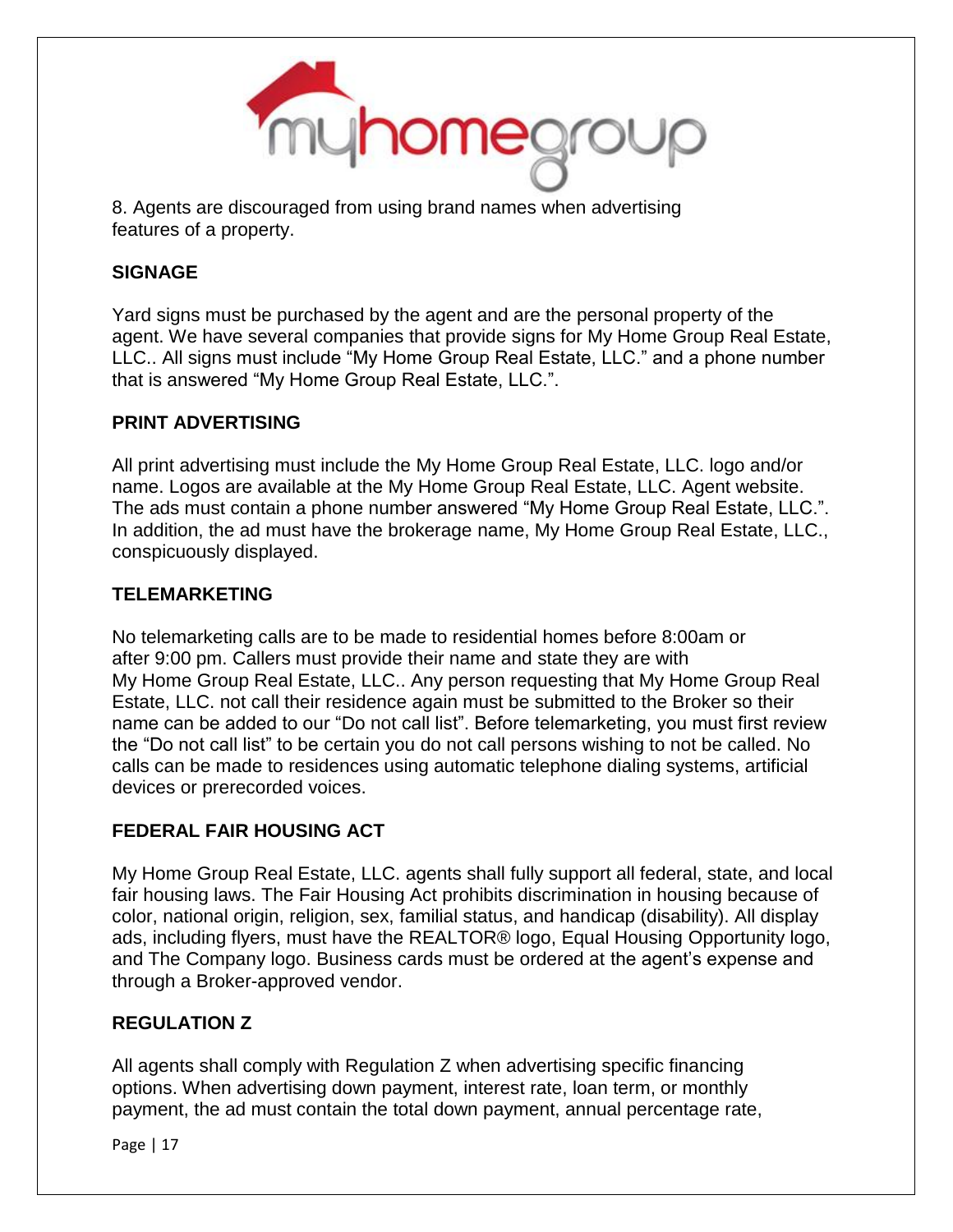

number of years in the loan, and what the monthly payment includes (PITI, PIT, PI). Regulation Z also requires that the APR must be displayed in at least the same size type as the interest rate whenever an interest rate is included in an advertisement. If the charges of violating Regulation Z are brought by a federal agency against an Arizona real estate agent, the ADRE may also take administrative action against the agent.

#### **REAL ESTATE SETTLEMENT PROCEDURES ACT (RESPA)**

All agents shall comply with RESPA guidelines. Violators of RESPA may receive harsh penalties, including triple damages, fines, and even imprisonment. While the enforcement of RESPA by the US Department of Housing and Urban Development, or HUD, has been dormant in the past, HUD has stepped up its efforts to ensure agents are complying with RESPA. When doing joint advertising with an affiliate, the agent and the affiliate shall have a written agreement between themselves stating that payment of all advertising will be proportionate with the advertising space taken by each party..

#### **SOCIAL MEDIA**

As used in this policy REALTOR® shall refer to the principal broker or a broker standing in the shoes of the principal broker. Agent shall mean a licensed real estate agent employed by or affiliated with the REALTOR®. Users shall mean individuals visiting the social media sites of Agents. Social Media as used in this policy shall apply to both activities at the agent's web sites (e.g., blogging) and use of third party social media tools (e.g., Facebook, Twitter, LinkedIn, etc.). Because there already exist hundreds of different Social Media tools which may be utilized by agents and more are constantly being created, the provisions of this policy are to be interpreted generally to apply to the types of interaction the agent has with the social media service rather than to specific web sites and providers. Notwithstanding anything in this policy, it remains the responsibility of the Agent to comply with the requirements of local, state and federal law and the Code of Ethics of the National Association of REALTORS®.

The scope of this policy shall extend to all uses of social media in connection with the real estate business (use in connection with the real estate business would include any use in which the agent seeks to promote or capture real estate business from consumers or other agents). This policy is not intended to cover the activities of Agents falling completely outside the real estate business; however any conduct which reflects adversely upon broker or the brokerage may be reviewed under the terms of this policy.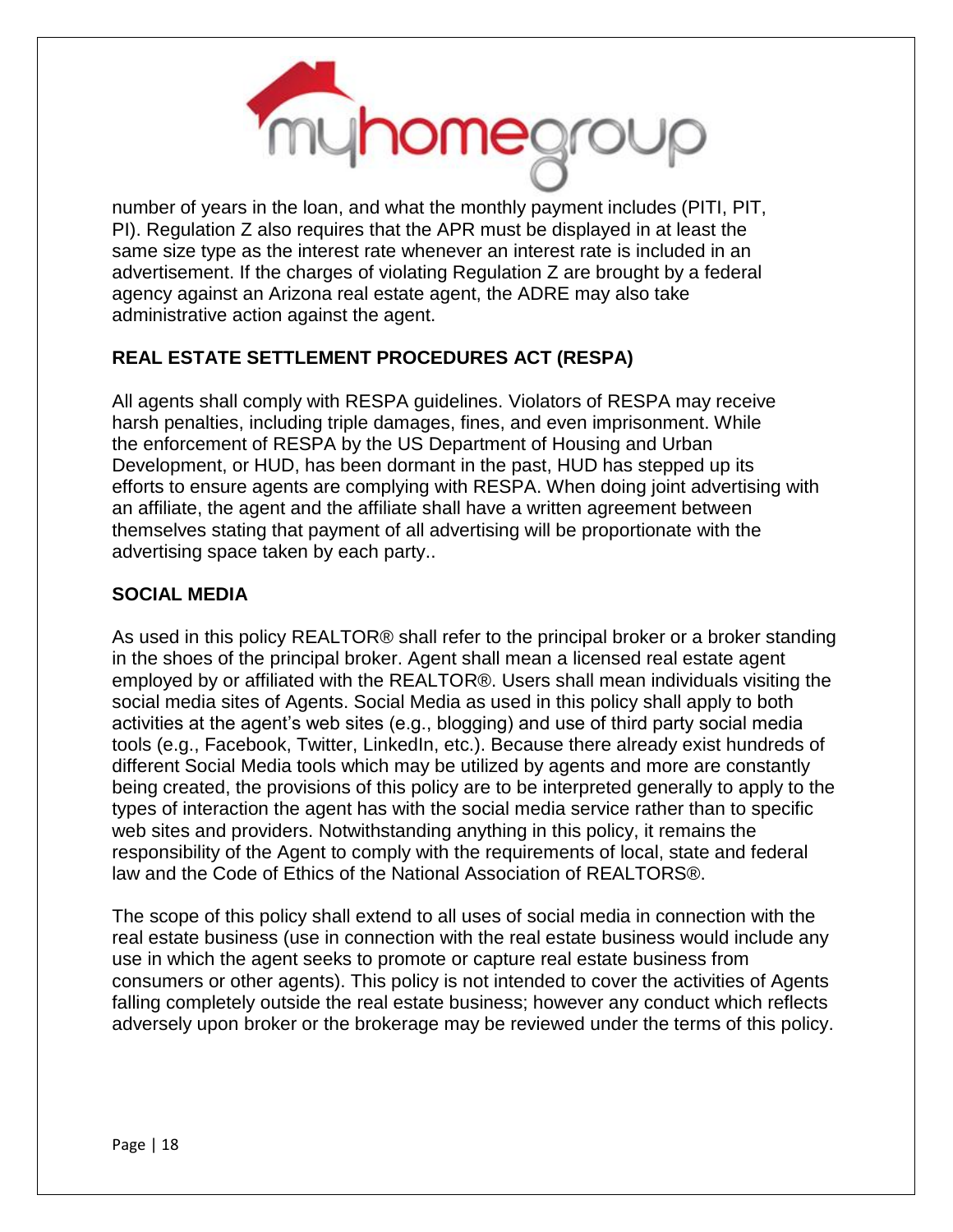

### **SECTION 3**

### **INSURANCE AND FINANCIAL**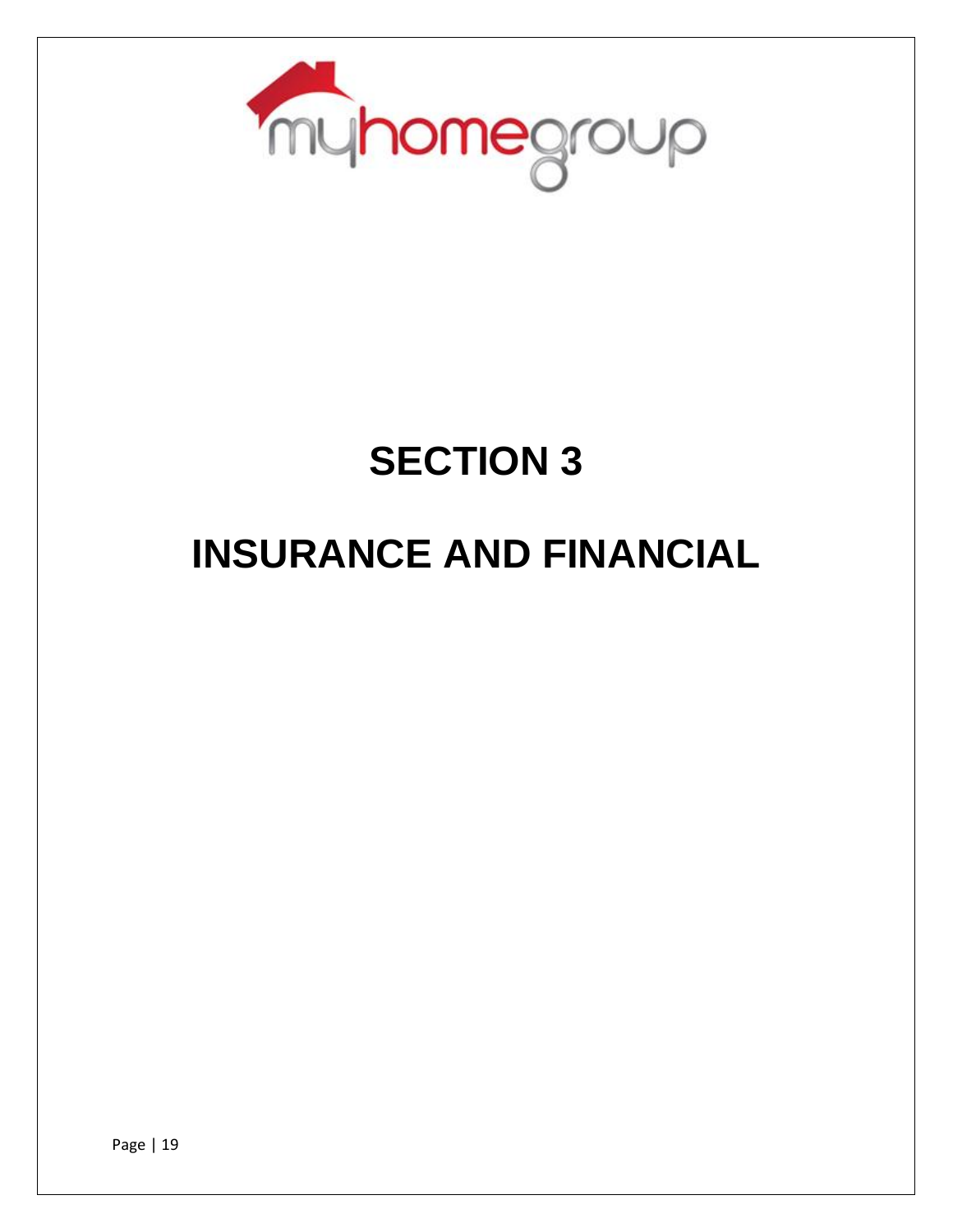

#### **E&O INSURANCE**

My Home Group Real Estate, LLC. carries comprehensive Errors and Omissions insurance coverage. This coverage provides varying degrees of protection against claims for professional services. Agents agree to defend, indemnify and hold harmless My Home Group Real Estate, LLC., its owners, and its Brokers, against all claims that may arise from an agent practicing real estate. In the event an agent is served with a lawsuit, threat of a lawsuit, or a complaint before the Department of Real Estate or Professional Standards, the agent shall notify the Broker immediately. All deductibles and judgments not paid by the E & O carrier shall be the sole responsibility of the agent. The deductible is due and payable by the agent at the time a claim is received. If two or more My Home Group Real Estate, LLC. agents were involved in the transaction (not necessarily named in the lawsuit), the deductible is to be divided proportionately between the agents. Agents hereby acknowledge that there is NOT E & O insurance coverage for certain types of transactions including, but not limited to, Business Opportunities, Property Management, and Auctions. Terms and conditions of the coverage are subject to change. In addition, agents hereby acknowledge that there is no E & O insurance coverage when an agent sells undeveloped land (vacant land) , or a commercial property in which they have an ownership interest.

An E & O insurance fee, or risk reduction fee, is due and payable by the agent on each transaction SIDE, even if there is no commission involved. In the event there is no commission paid at close of escrow, the agent will be responsible to pay the risk reduction fee to My Home Group Real Estate, LLC.. Should the agent fail to pay the fee, their account with My Home Group Real Estate, LLC. will be charged the appropriate fees.

If My Home Group Real Estate, LLC. is notified that there may be pending litigation or arbitration regarding a transaction, My Home Group Real Estate, LLC. has the right to hold all of the commissions due the agent until such time as the litigation or arbitration is settled or dismissed. Each agent further understands that the agent is liable for all expenses and any settlements assessed against My Home Group Real Estate, LLC. or its owners or broker due to the agent's actions.

Where agents file suits for commissions, it is not uncommon for a counter suit to be filed against the Company and the agent involved. The Agent agrees to defend, indemnify, and hold harmless My Home Group Real Estate, LLC., its owners and its Broker, from any costs or liabilities precipitated by the filing of the commission claim. The company reserves the right to demand a \$5000.00 deposit prior to allowing a commission suit to be filed.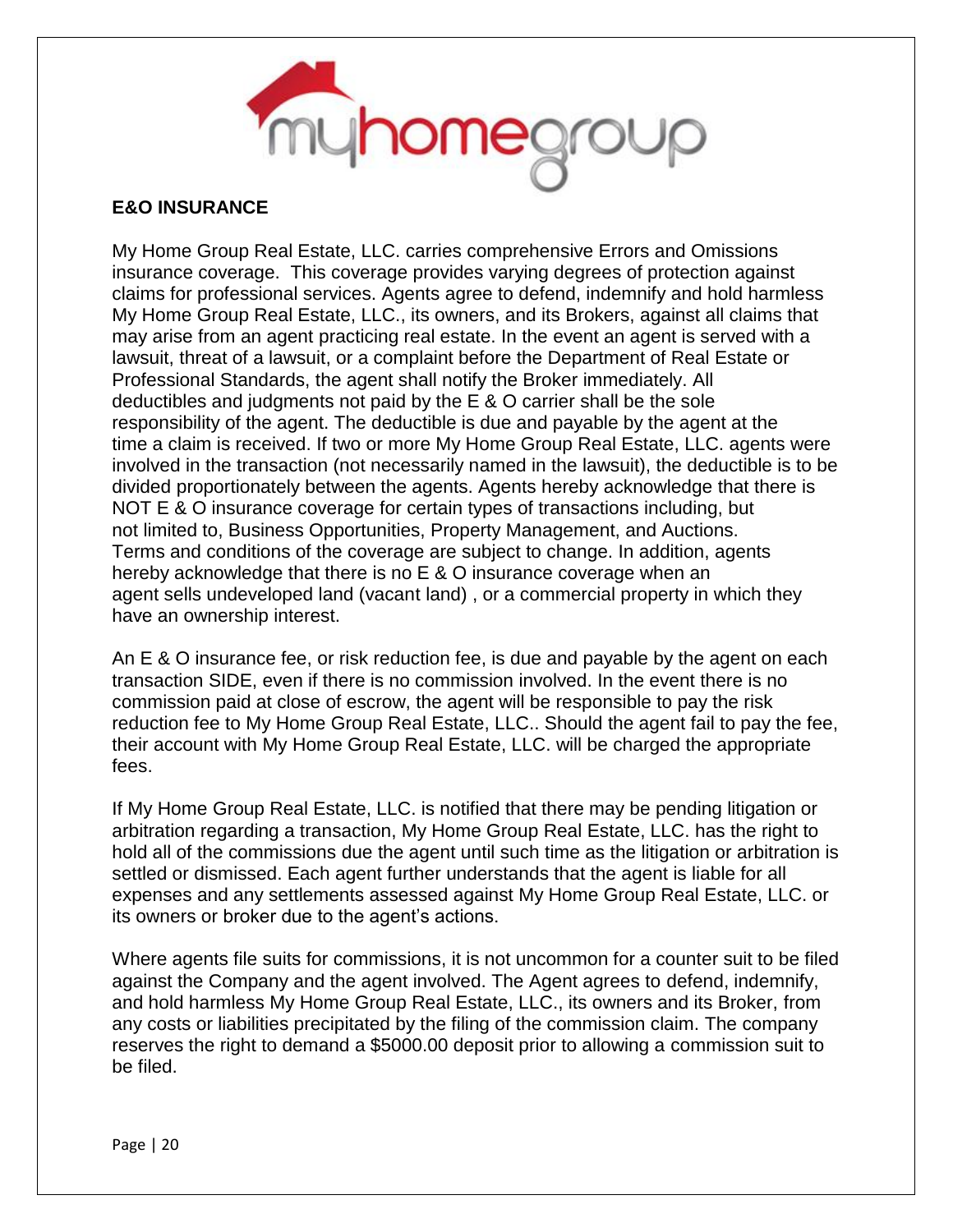

Should the agent fail to correct any requested items noted on the My Home Group Real Estate, LLC. agent portal, the agent will need to complete a Missing Paperwork Acknowledge that states the agent understands that My Home Group Real Estate, LLC. reserves the right to NOT submit any claim to the E&O insurance company and that their deductible may be twice the current deductible amount, should a claim be received. My Home Group Real Estate, LLC. is very strict about agents completing all files and submitting all requested documents prior to the close of escrow.

#### **SALE OF AGENT- OWNED PROPERTIES**

My Home Group Real Estate, LLC. does allow our agents to list and a sell 1-4 unit residential property in which the agent has an ownership interest and title is held in the agent's name (TITLE CAN BE HELD IN A CORPORATION, PARTNERSHIP, OR OTHER ENTITY). However, My Home Group Real Estate, LLC Errors and Omissions policy does NOT have coverage for these properties held in the name or a Corporation, Partnership or other entity. It is the licensee's sole responsibility on any property listed or held as a Corporation, Partnership or other entity. Licensee will hold My Home Group Real Estate, LLC harmless for any transaction owned by the licensee in the name of a Corporation, Partnership or other entity. As long as the following requirements are met, in addition to all other documents required by My Home Group Real Estate, LLC. E & O Insurance does have coverage for these properties:

- 1) Seller Property Disclosure Statement signed by Seller and acknowledged by Buyer, prior to the close of escrow
- 2) AAR Residential Resale Purchase Contract is used
- 3) Home Warranty is placed on the property at the close of escrow or the Buyer has checked the box on the contract declining the home warranty and initialed that page of the contract
- 4) Home Inspection performed by a Licensed Home Inspector or the Buyer must waive the home inspection, in writing
- 5) My Home Group Real Estate, LLC. form titled, "Owner Agent Addendum to the Purchase Contract"
- 6) Property is held in the name of the Agent/Owner.

Please note that if the above requirements are met, our E&O insurance policy provides for coverage, with limitations set forth in the insurance policy, for the agent, acting as an agent in the transaction. There is no insurance coverage for the agent acting as a "principle" in the transaction. You may not enter into limited dual agency relationships on owner/agent sales, but rather represent yourself only, and use the My Home Group Real Estate, LLC. form titled, "Declination of Representation".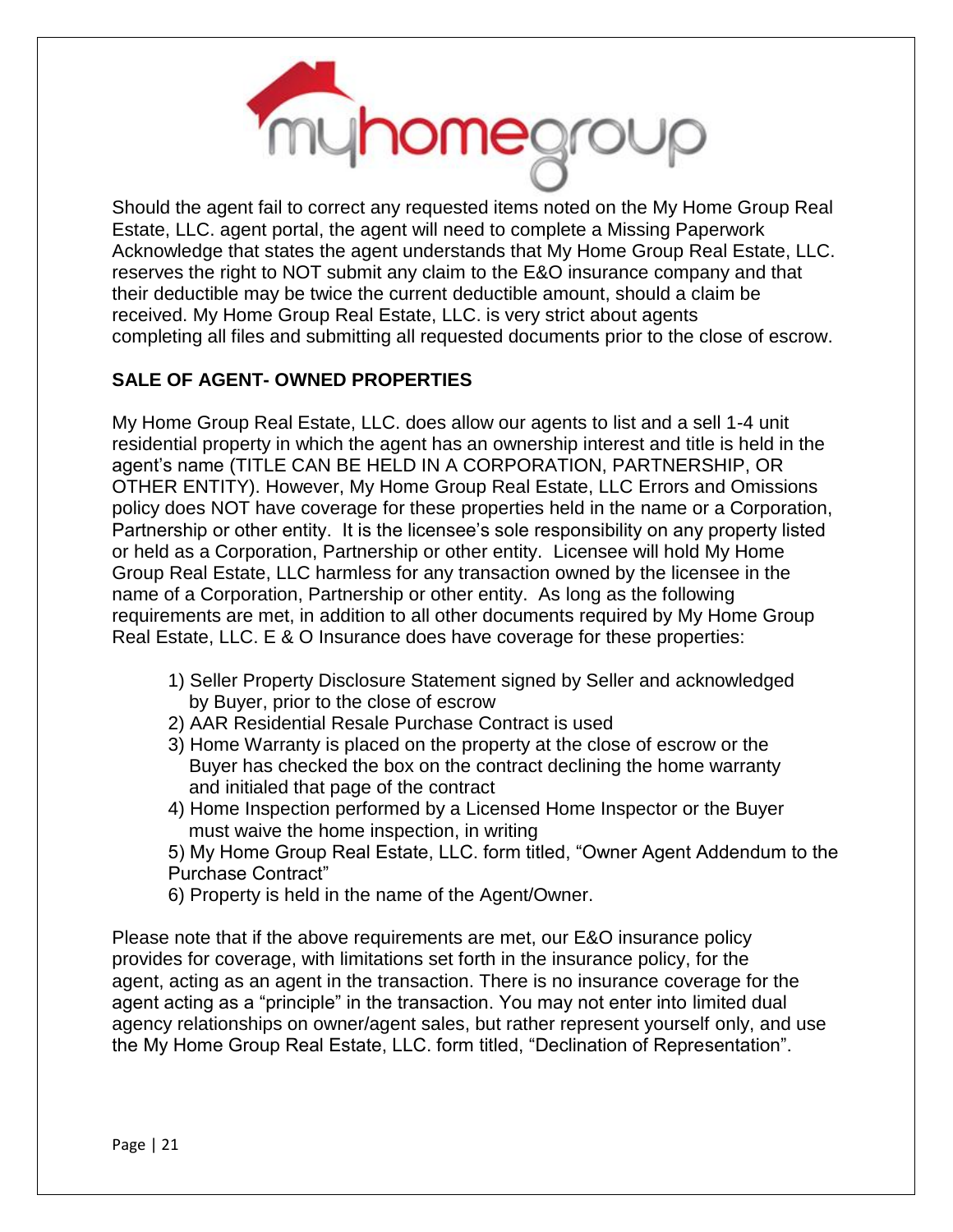

Properties that do not meet the above criteria there is no E&O insurance coverage. For agents when you are a principle in a transaction where the agent is purchasing property there is no E&O insurance coverage.

Should a claim be made or a lawsuit filed on an Owner Agent transaction, the E&O insurance deductible for the agent will be \$5,500. 00.

#### **COVENANT TO COOPERATE**

In the event of any claim concerning a transaction involving an agent either directly or indirectly, the agent agrees to cooperate fully in providing documents, testimony and other items that may be needed to defend a complaint, as may be deemed appropriate by our legal advisor or Broker. This covenant shall survive termination, whether voluntary and or involuntary, and is without time limitations. Remedies for the failure to comply with this provision could include the Broker seeking full restitution as a result of the non-compliance in a tribunal of the Broker's choice. In addition, the claims will have risen from a breach of contract and therefore the Broker will be entitled to recover reasonable attorney fees.

#### **AUTOMOBILE INSURANCE COVERAGE**

Agent agrees to maintain automobile insurance with My Home Group Real Estate, LLC. listed as an additional insured. Should an agent be involved in an automobile accident with a client or customer in their vehicle, the agent agrees to immediately notify the Broker and their insurance carrier. Due to the potential for increased liability to an agent because of the use of cell phones while driving, agents are urged and encouraged to stop driving while talking on their cell phone.

#### **INSURANCE REQUIREMENT WHEN LISTING REO PROPERTIES**

Should an agent elect to list REO, or bank owned properties, agent must provide additional coverage and sign the Addendum to the ICA titled, "Addendum to the Independent Contractor Agreement, REO/Bank Owed Sale".

#### **MY HOME GROUP REAL ESTATE, LLC. BILLING**

My Home Group Real Estate, LLC. Billing takes place monthly through automatic debiting from your bank account using debit card or charging to your credit card. There is no fee for the service and all bills will be debited on the statement due date  $(1<sup>st</sup>$  day of the month) An agent who's debit card or credit card expires or is declined is subject to either withholding of commissions, payment through commissions until card is reinstated. You must provide My Home Group Real Estate, LLC with new credit card or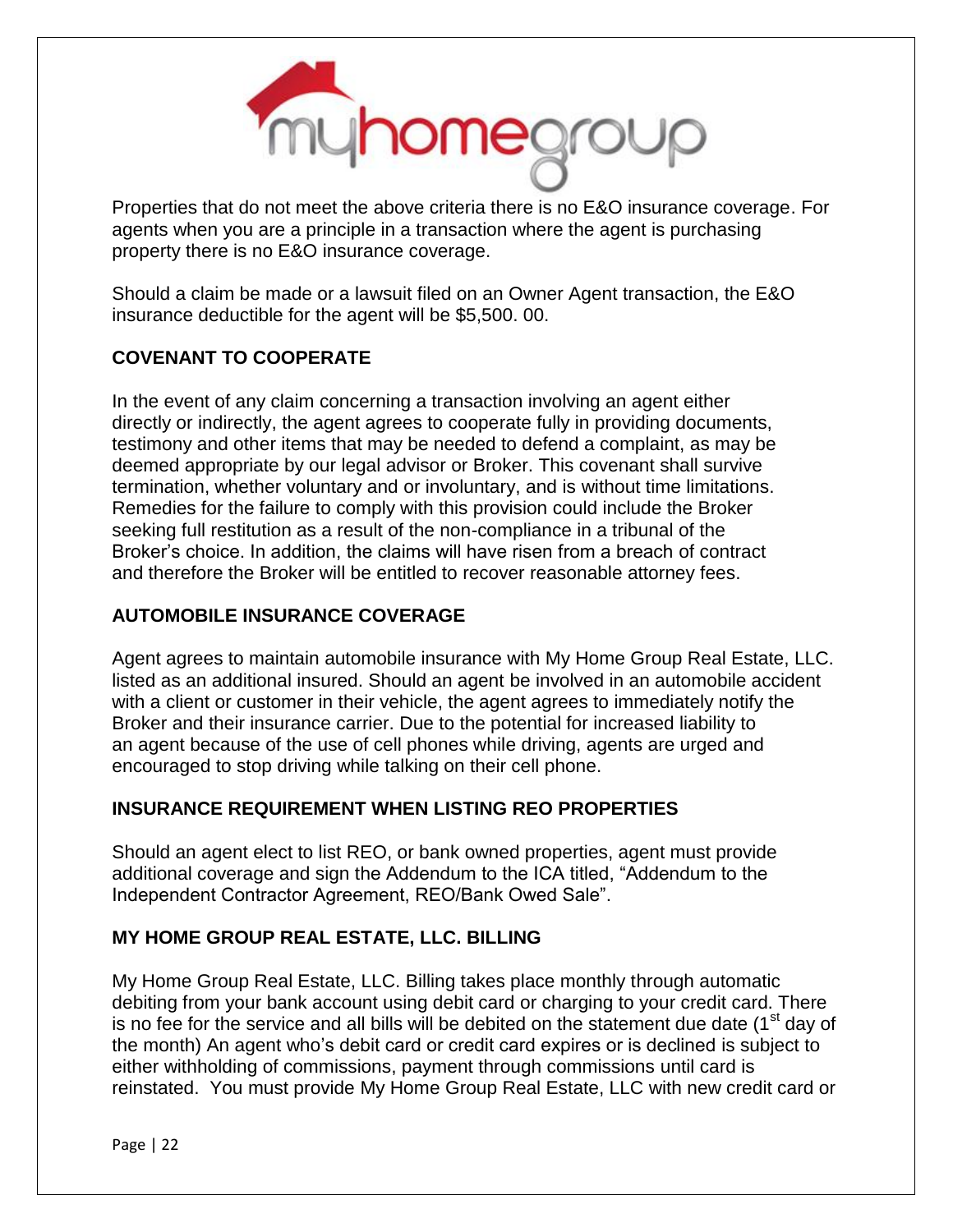

debit card in a timely manner. Any delay of provided the new card information will further delay any payments of commission and or can result in termination.

#### **INDEPENDENT CONTRACTOR STATUS**

Agents acknowledge that their status with My Home Group Real Estate, LLC. is that of an "Independent Contractor". In addition, agents agree to the following:

- 1. They have not been required by broker to maintain any specific schedule nor to attend any mandatory sales or training meetings.
- 2. They have not been required by the broker to maintain any specific schedule or set hours nor to attend any mandatory sales or training meetings.
- 3. They do not have to have permission of the broker to schedule my vacations.
- 4. They have received no minimum salary or sick pay.
- 5. They have paid and will pay all future income and FICA taxes owed.
- 6. Their association with the broker may be terminated by either party upon notice given to the other; but the rights of the parties to any fees which accrued prior to said notice shall not be divested deemed satisfied by the termination of this arrangement.
- 7. They shall not be treated as an employee with respect to the services performed hereunder for state or federal tax purposes.

All costs incurred by the agent in conducting their independent business shall be at their sole discretion and expense without reimbursement from Broker at any point in time. All fees for membership in trade associations, designation programs, subscriptions, printing, computers, license renewal fees, personal phones, pagers, and assistants shall be covered by the agent. My Home Group Real Estate, LLC. has been and is fully committed to equal employment opportunity, both in principle and as a matter of policy. My Home Group Real Estate, LLC. employment policies and practices require that we provide equal opportunity to all applicants, independent contractors and employees, without regard to race, color, religion, sex, or national origin and in full accordance with state and national polices pertaining to age.

#### **COMMISSIONS**

Agents shall have the sole right to charge and accept whatever commission amounts they choose. Commissions will be paid at the close of escrow, through the title company, if the file is "Complete" with My Home Group Real Estate, LLC.. It is the agent's responsibility to check the website and determine the status of their transaction, prior to the close of escrow. In addition, any changes to the transactions (i.e. close of escrow, sales, price, parties) needs to be communicated to My Home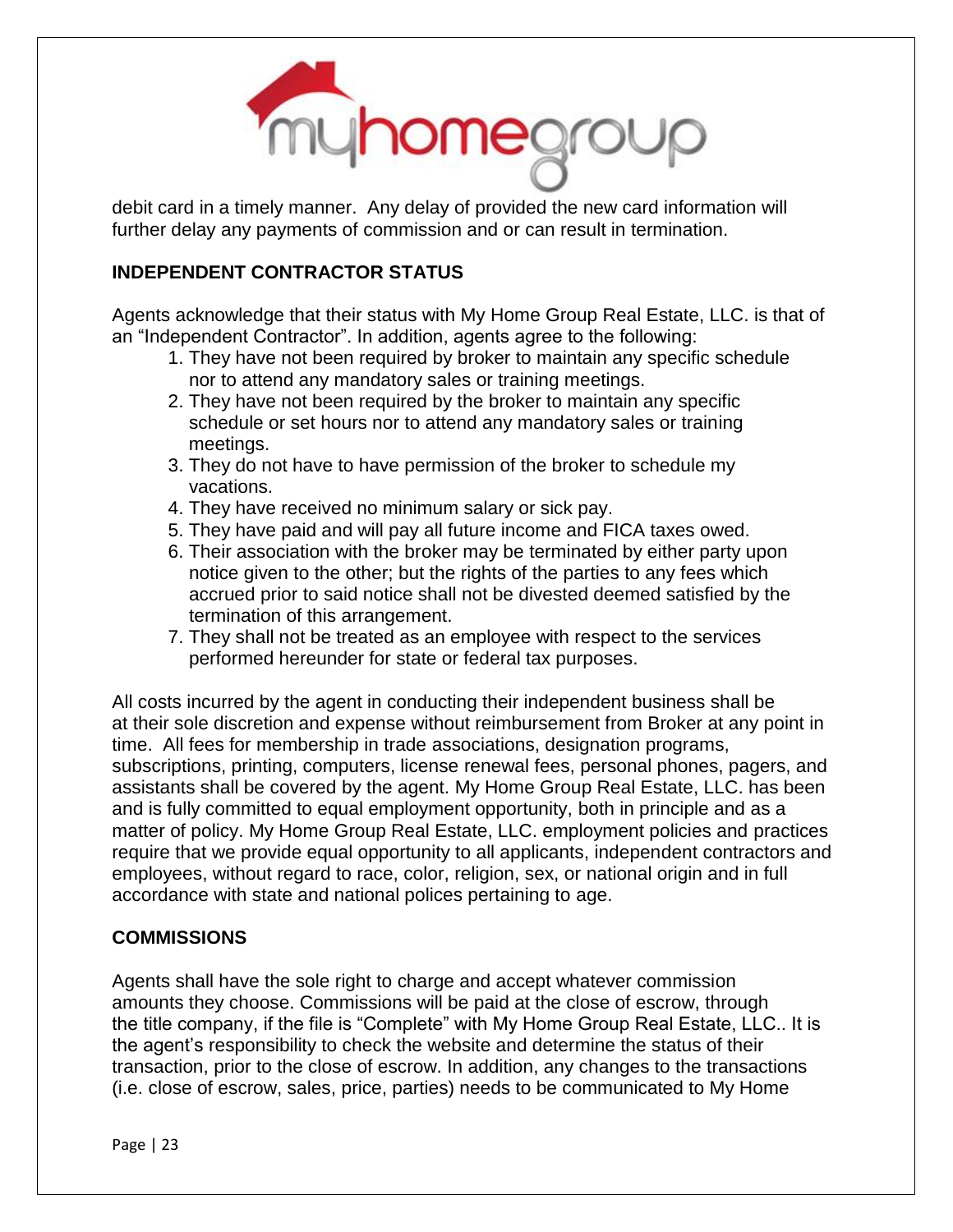

Group Real Estate, LLC. as soon as possible. Any delay in getting these changes to My Home Group Real Estate, LLC. may result in a delay in commissions being paid.

A decision to proceed with legal action, mediation or arbitration against a party owing a commission to My Home Group Real Estate, LLC. shall remain solely with the Broker. The Broker shall not have any monetary obligations to the agent or any other party, resulting from brokerage fees that are uncollected. Should the Broker allow the agent to file for arbitration, Broker may require an additional \$1,200.00 deposit to be placed with My Home Group Real Estate, LLC.. Should the agent be named in arbitration as the Respondent, My Home Group Real Estate, LLC. reserves the right to require the total amount of the disputed commission be held by My Home Group Real Estate, LLC. until the arbitration results are received. Should My Home Group Real Estate, LLC. and the agent not prevail, agent agrees to pay all commission amounts immediately to My Home Group Real Estate, LLC.

Any agreement to share ommissions between agents within My Home Group Real Estate, LLC. shall be done so in writing and may not be shared directly, only through the Broker. In the absence of a written agreement between the agents, the Broker shall pay the entire agent share of the commission to the agent(s) whose names appear on the transactional document between the principals (to be divided equally between those agents if more than one and not otherwise specified.) The Broker will make the final determination regarding commission disputes between agents licensed with My Home Group Real Estate, LLC.

The agent shall treat this Commission Policy as confidential information when dealing with or communicating with other brokers and their agents. An agent does not have the authority to reduce, defer or replace any portion of My Home Group Real Estate, LLC.'s fees without the written consent of the Broker.

#### **REFERRAL FEES**

All agents may place outgoing referrals and accept incoming referrals. Referral fees may only be paid to licensed real estate agents. The amount of the referral fee being paid or received is at the agent's sole discretion. My Home Group Real Estate, LLC. will charge all agents10% of the incoming referral fee (see the Schedule A of your Independent Contractor Agreement for more details). The agent must submit a referral agreement when submitting the check to My Home Group Real Estate, LLC. to be disbursed to the agent. Should an agent be asked by a customer or client to provide a referral for an outside vendor, the agent shall provide a minimum of 2 vendors (i.e. contractors, lenders, title companies, inspectors, home warranty companies, termite inspectors) to each customer or client. If you refer a customer or client to a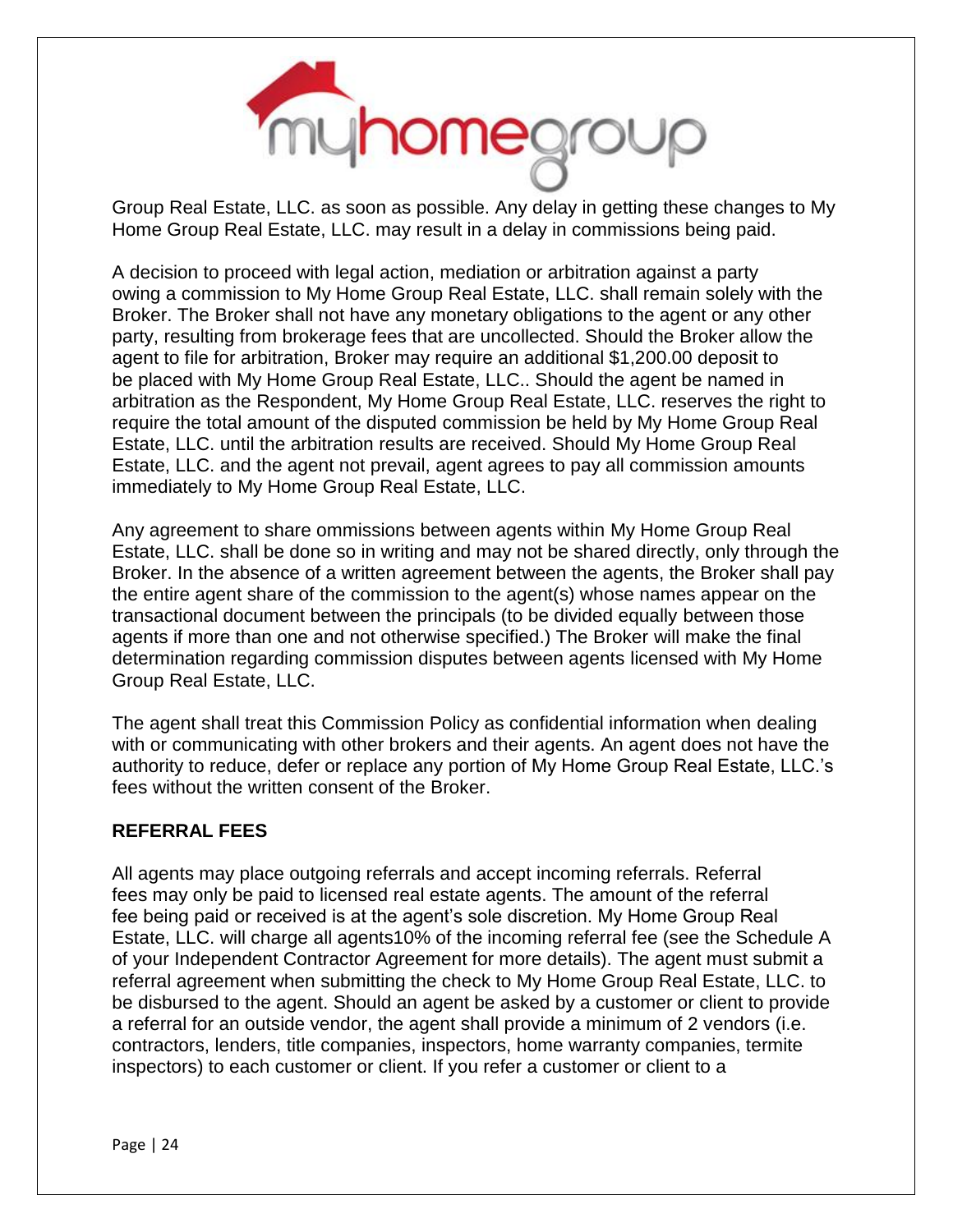

provider, agent agrees to hold and save harmless My Home Group Real Estate, LLC. from any claim(s) arising from that referral. Be sure to note to the customers or clients that a referral is not an endorsement and that they need to make their own decisions as to the worthiness, competence and pricing of the person or vendor referred. If there is a fee associated with the referral, please consult the Broker as to whether such a fee may be received and how to handle it.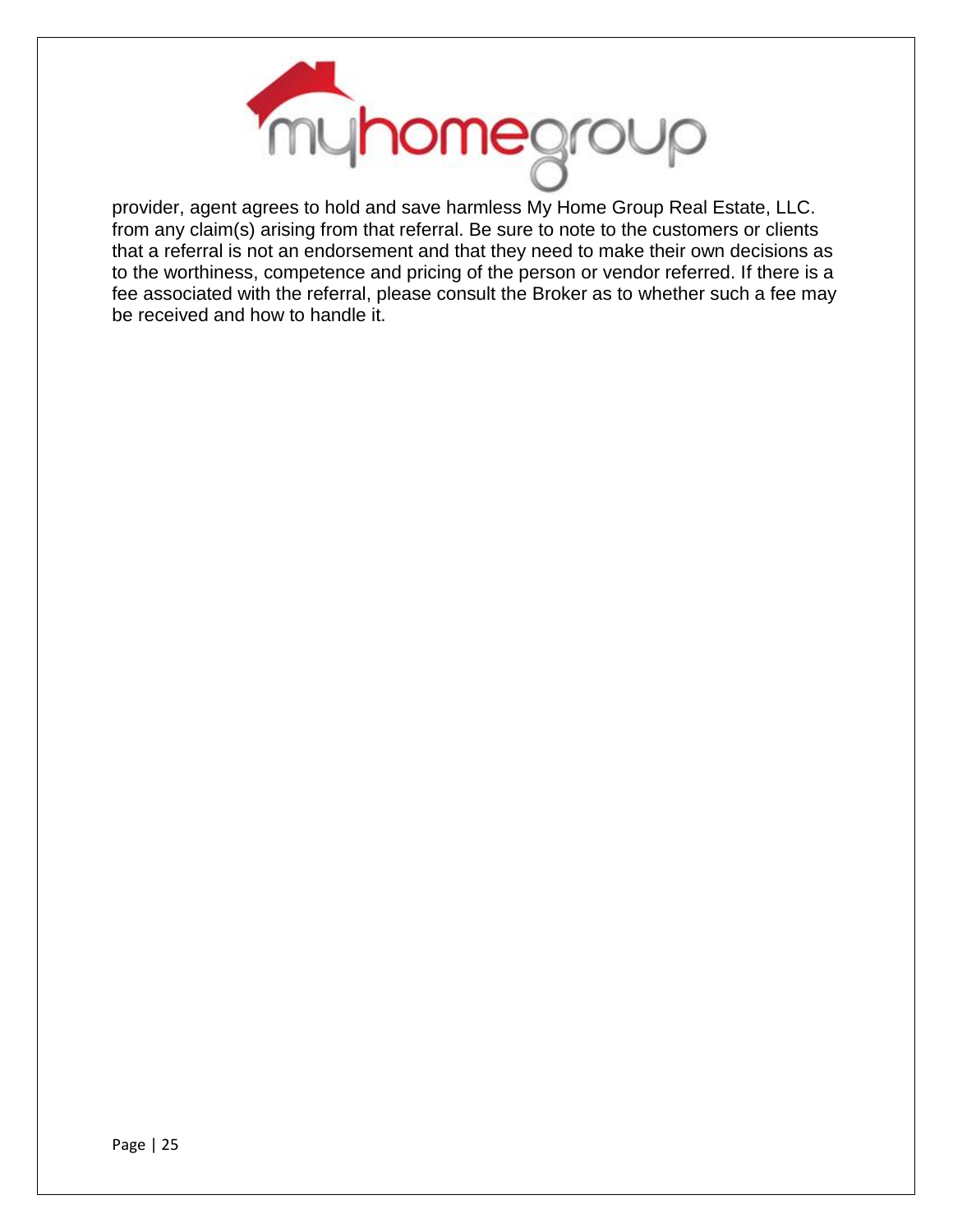

# **SECTION 4**

### **OFFICE FACILITIES**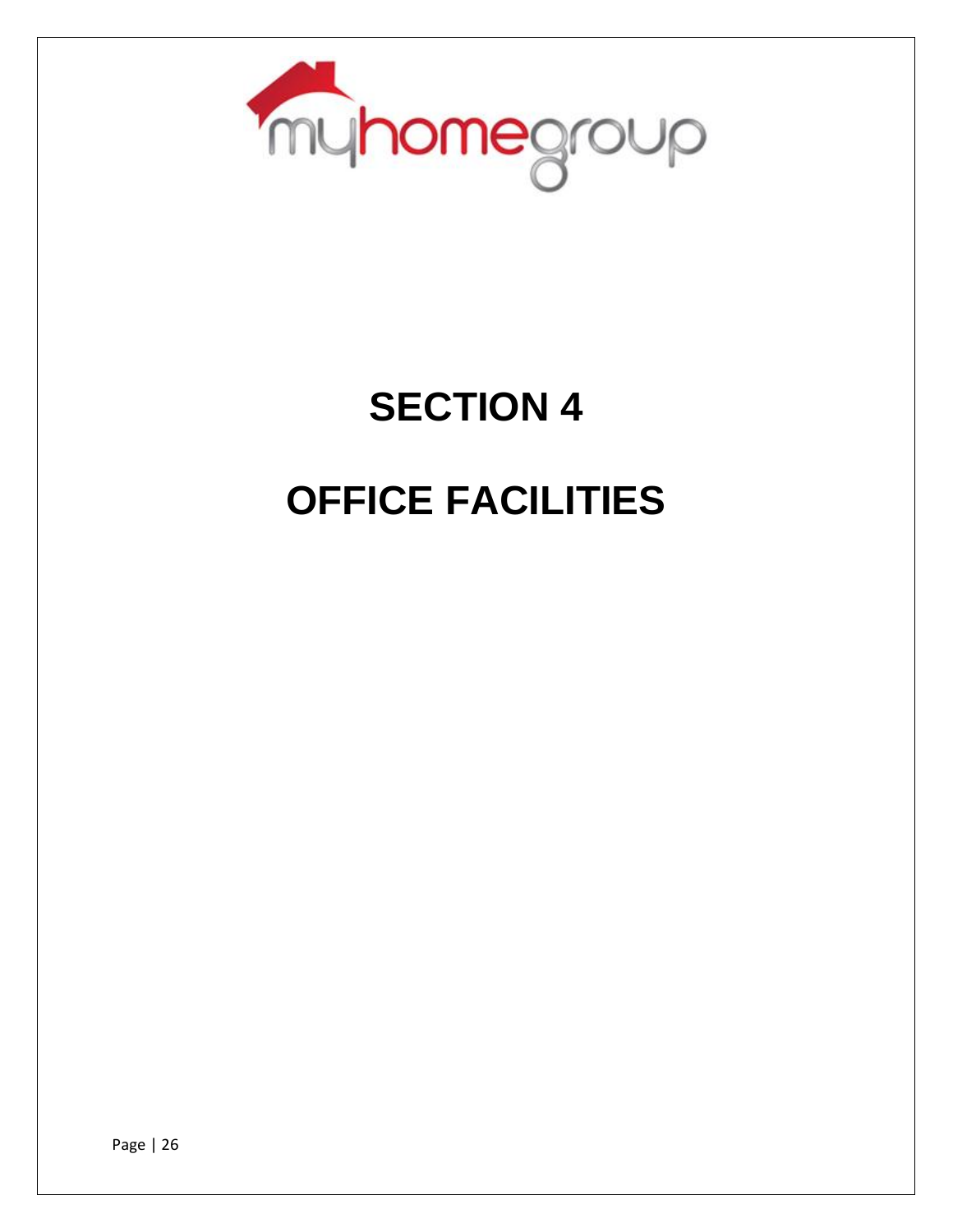

#### **COMPUTER USAGE**

My Home Group Real Estate, LLC. provides and maintains an extensive array of computer equipment for agents to use for real estate business purposes only. In addition, only licensed My Home Group Real Estate, LLC. agents may use the computers in the My Home Group Real Estate, LLC. offices. Family members, clients or customers may not use the computers. The following are strictly prohibited while using My Home Group Real Estate, LLC. computers:

#### **TELEPHONES**

My Home Group Real Estate, LLC. provides and maintains telephones for agents to use for real estate business purposes only. In addition, only licensed My Home Group Real Estate, LLC. agents may use the telephones in the My Home Group Real Estate, LLC. offices.

Accepting of collect calls is strictly prohibited.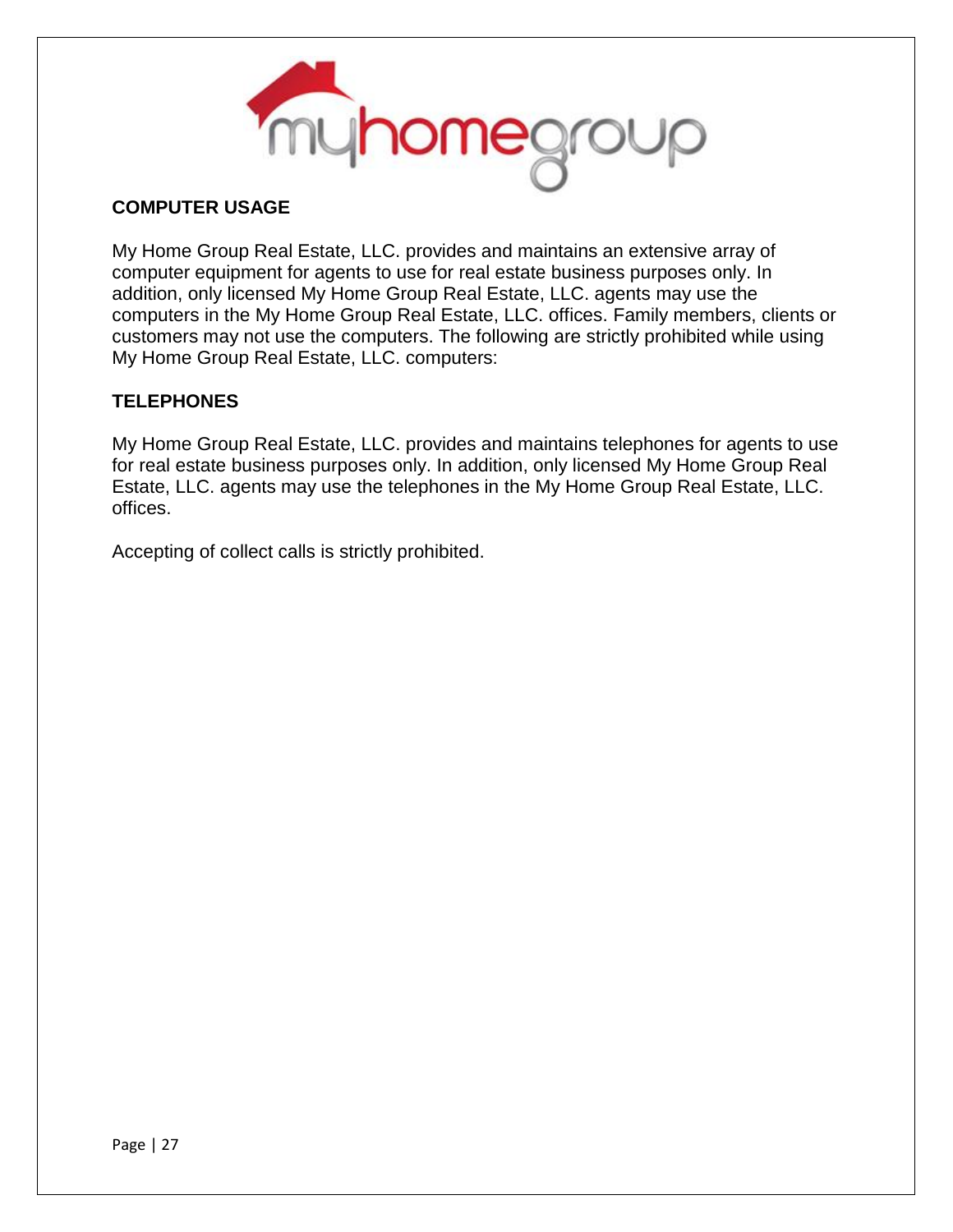

# **SECTION 5 ASSOCIATIONS**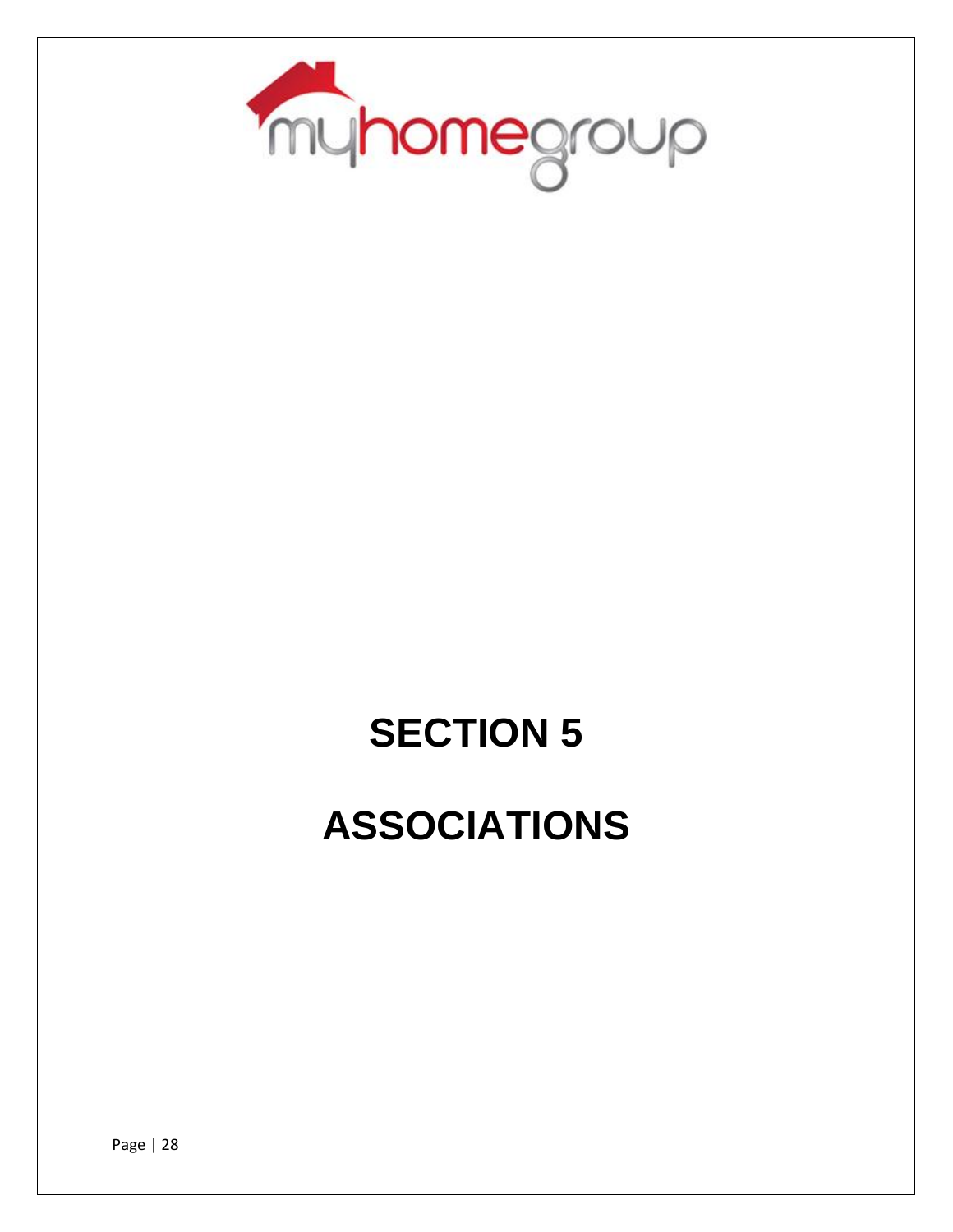

#### **LOCAL, STATE, NATIONAL**

My Home Group Real Estate, LLC. is a proud member of the REALTOR® Community. Each agent, at their sole expense, is required to join a local real estate board under the guidelines of the Board of Choice. My Home Group Real Estate, LLC. is a member of several real estate boards throughout the State of Arizona.

As a member of a local REALTOR® association, all agents agree to maintain their membership in good standing at all times. All agents are encouraged to become an active member and attend the organization's orientation and/or ethics classes. Agents agree to adhere to the REALTOR® Code of Ethics at all times. Should the agent fail to keep their membership in good standing at a local board, agent authorizes My Home Group Real Estate, LLC. to transfer their real estate license to My Home Group Real Estate, LLC.'s affiliated company, Smart Referral Network, LLC., until the agent restores their license to good standing with a Board of REALTORS®. The Agent shall be responsible for all fees related to the transfer.

#### **ARIZONA MULTIPLE LISTING SERVICE**

My Home Group Real Estate, LLC. agents that are a member of the Arizona Regional Multiple Listing Service (ARMLS), or any other MLS in the state of Arizona, agree to adhere to the rules and regulations set forth by the MLS. The agent shall be held accountable for the accuracy of all information inserted into a the MLS and distribution off all information supplied by the MLS. As a member, agents agree to attend training sessions offered by the MLS and understand they are solely liable for any fines or penalties issued by the MLS. In addition, agents understand and agree that their access ID and password should never be given out to another person.

#### **ARBITRATION AND ETHICS HEARINGS**

All My Home Group Real Estate, LLC. agents agree to participate in any ethics or arbitration hearing at the state or local board that is filed against the agent, My Home Group Real Estate, LLC., and /or its Broker. Agents shall report any pending ethics or arbitration matters to the Broker as soon as they become aware of the situation. All agents acknowledge that they will be liable for any arbitration fee and/or settlement, even after their termination with My Home Group Real Estate, LLC.. In addition, My Home Group Real Estate, LLC. reserves the right to hold all future commissions due the agent, should an arbitration be filed against the agent and/or Broker in reference to a transaction they were associated with. Should an agent elect to file an arbitration or ethics complaint against another brokerage or licensee, it will be with the Broker's approval.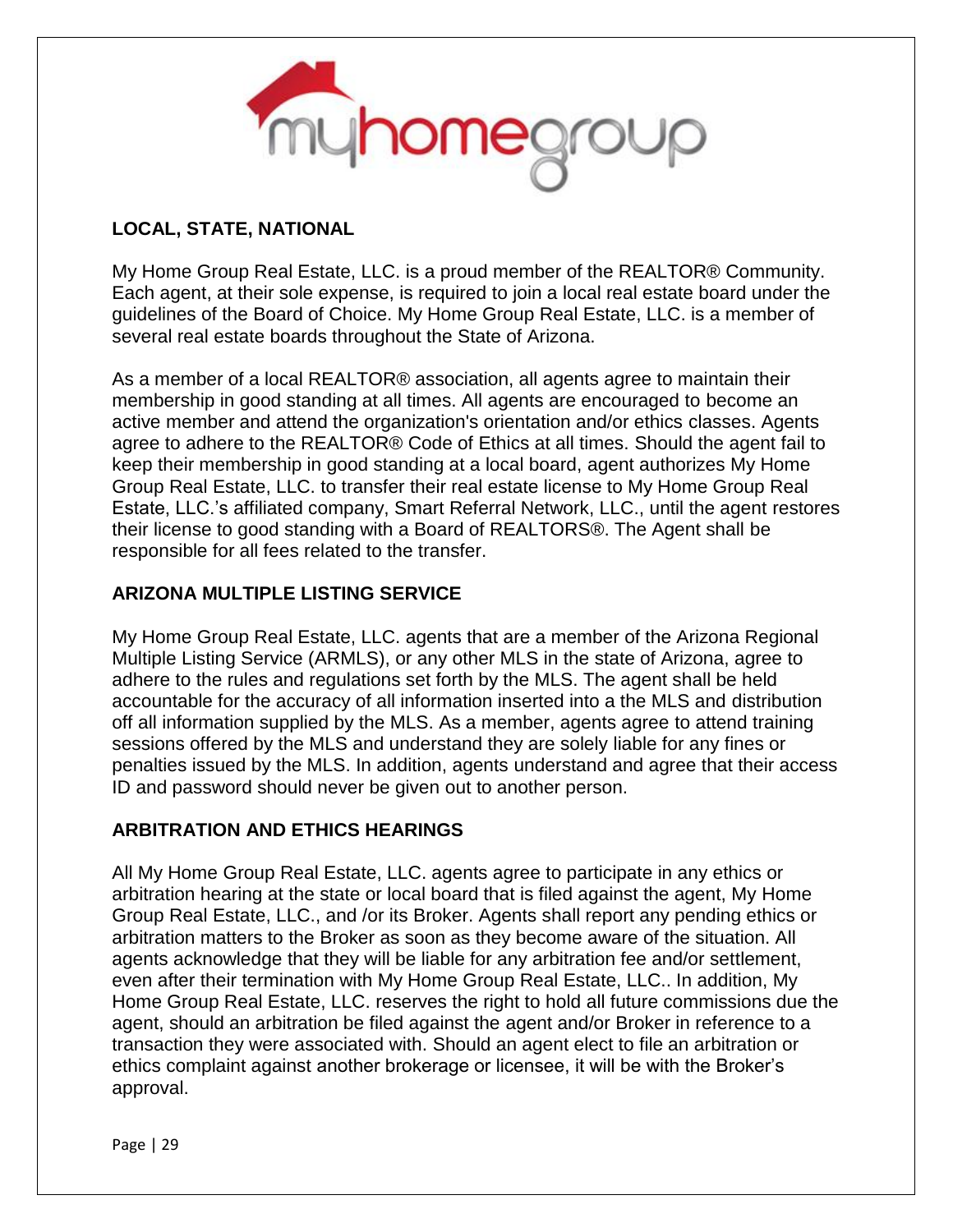

#### **LICENSE RENEWAL**

All My Home Group Real Estate, LLC. agents agree to maintain an active Arizona real estate license with the Department of Real Estate. It is the agent's sole responsibility to fulfill all continuing education requirements and file their renewal with ADRE in a timely manner. Should an agent elect not to renew their license prior to the expiration date, agent agrees to notify My Home Group Real Estate, LLC., in writing or via email, of their intent to sever their license from My Home Group Real Estate, LLC.. Agent acknowledges that My Home Group Real Estate, LLC. will continue to charge the agent My Home Group Real Estate, LLC. fees until such written notification is received. My Home Group Real Estate, LLC. may, at its sole option, sever the agent's license with My Home Group Real Estate, LLC. if the agent's license is not renewed on time. In addition, agents agree to adhere to all ADRE rules and regulations. It shall be the agent's responsibility to be knowledgeable on the rules set forth by ADRE. Should a complaint be filed against an agent at ADRE, agent agrees to immediately notify the broker, respond promptly to the complaint, and cooperate fully with ADRE.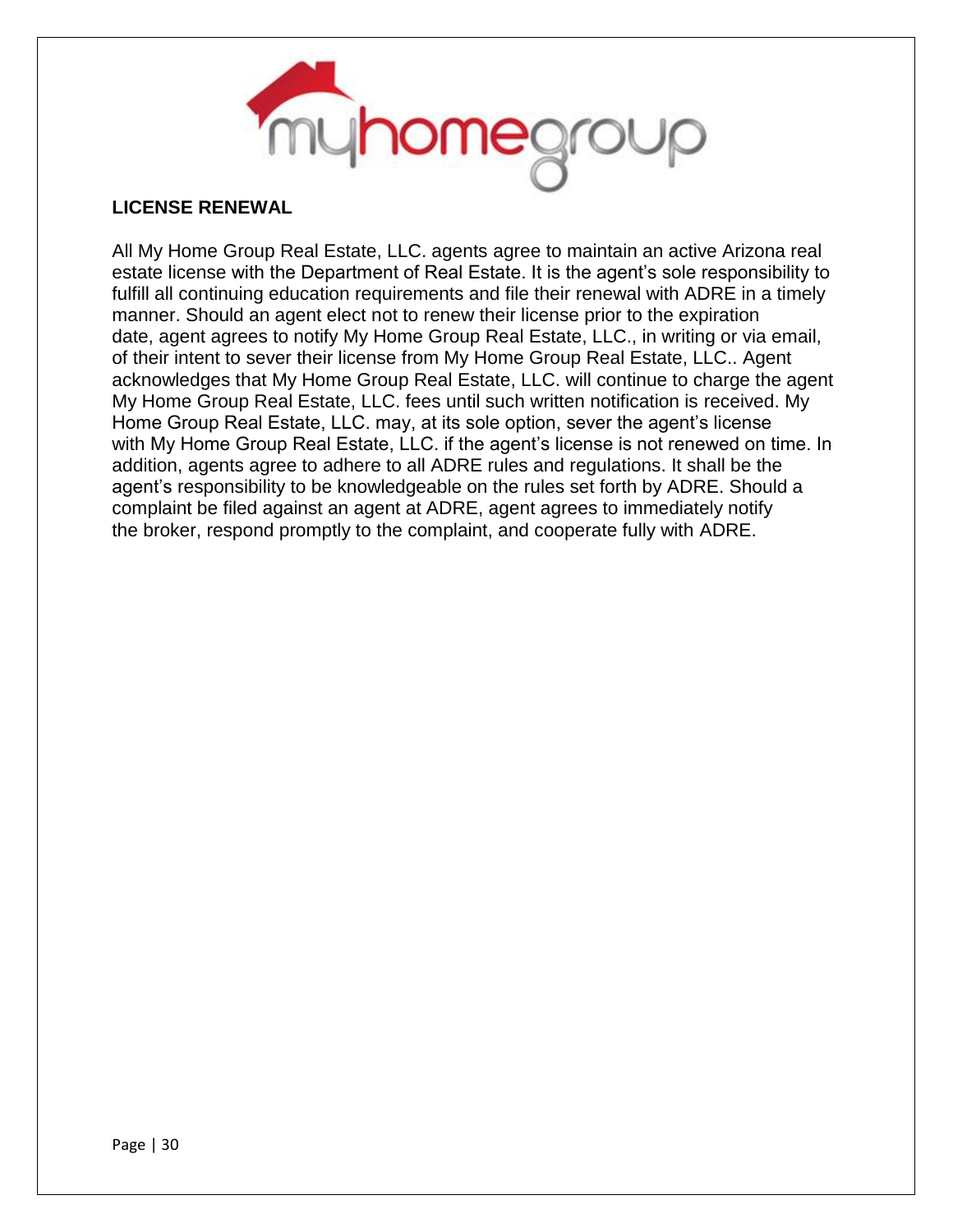

# **SECTION 6**

### **POLICIES**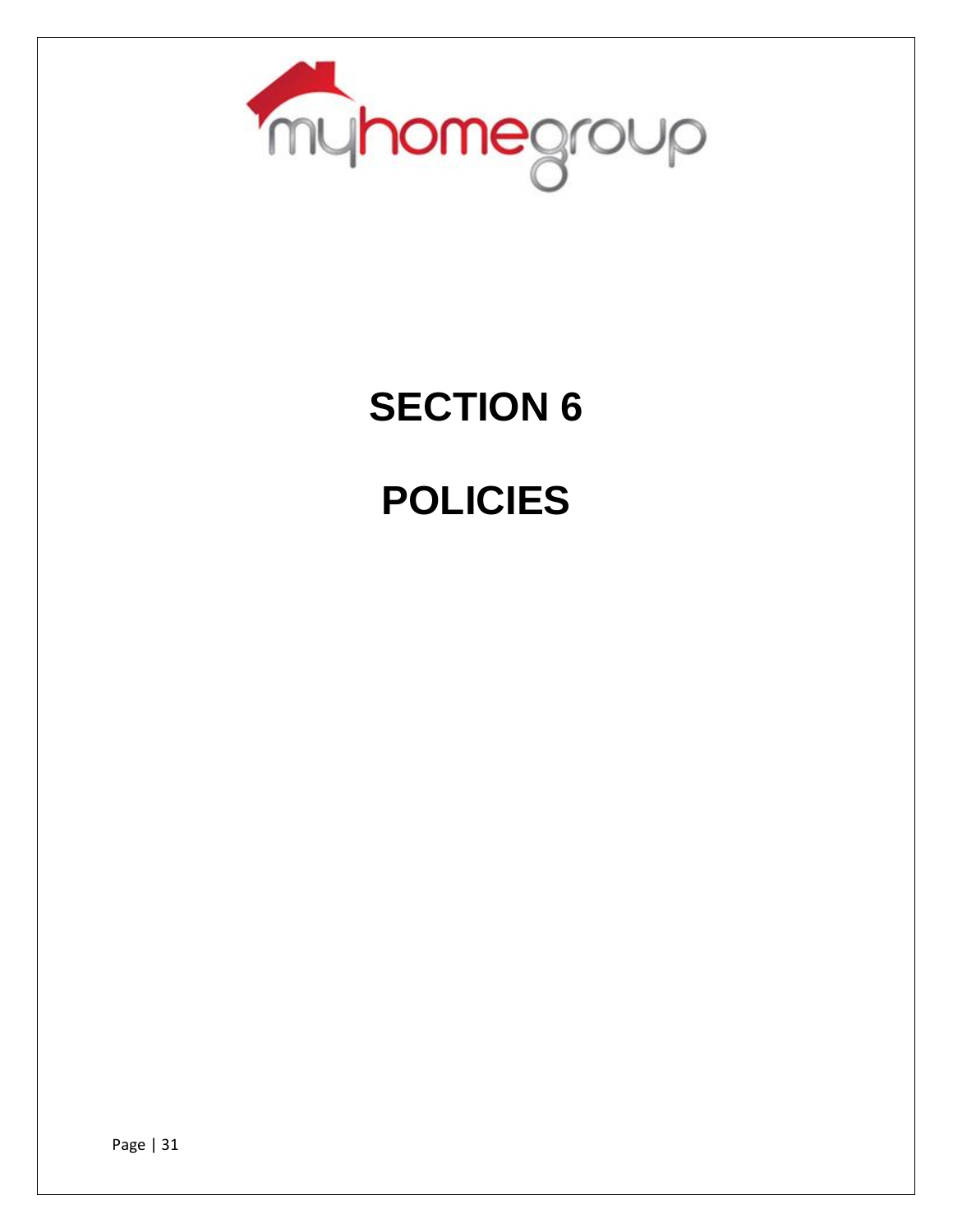

#### **SEXUAL HARASSMENT POLICY**

Sexual harassment is a form of unlawful sex discrimination and in violation of both state and federal employment discrimination laws. It is also a violation of My Home Group Real Estate, LLC. policy with respect to equal employment opportunity. Sexual harassment is defined as follows:

- 1. Unwelcome advances, requests for sexual favors, and other verbal or physical conduct of a sexual nature that interferes with work performance or creates a hostile work environment.
- 2. Deliberate or repeated unsolicited verbal comments, gestures, or physical contact of a sexual nature, which are unwelcome and offensive to a reasonably sensitive employee. This may include innuendos, jokes, or sexually oriented comments.
- 3. Any repeated or unwanted sexual comments, suggestions or physical contacts which are objectionable or cause any employee discomfort on the job.

My Home Group Real Estate, LLC. will not tolerate sexual harassment of its employees and any persons found responsible for sexual harassment are subject to disciplinary action up to and including immediate discharge. If you feel you have been sexually harassed, please report any and all incidents to your supervisor. This company takes such complaints very seriously and will conduct a prompt, thorough, and confidential investigation.

#### **SMOKING/DRUGS/ALCOHOL**

In the interest of promoting a professional image both in and out of the office, coupled with the health, safety and welfare of others, the following policies must be strictly adhered to: All of our offices are "non-smoking" offices. Smoking is permitted outside of the office or on the grounds, but not at the front entrance. Smokers are asked to dispose of smoking materials properly. In addition, it is prudent for an agent not to smoke in the presence of customers or clients.

Illegal drugs shall not in any way be brought onto any property of My Home Group Real Estate, LLC. Said property shall include, but not be limited to, any property owned or leased by My Home Group Real Estate, LLC., any property that is listed for sale or rent by My Home Group Real Estate, LLC., and any property under management by My Home Group Real Estate, LLC.. If a prescription drug is a "controlled substance," the agent shall not use such a drug while in the performance of their duties as an agent of My Home Group Real Estate, LLC.. During that period, arrangements are to be made for someone to "cover" your business activities. All other prescribed drugs shall be used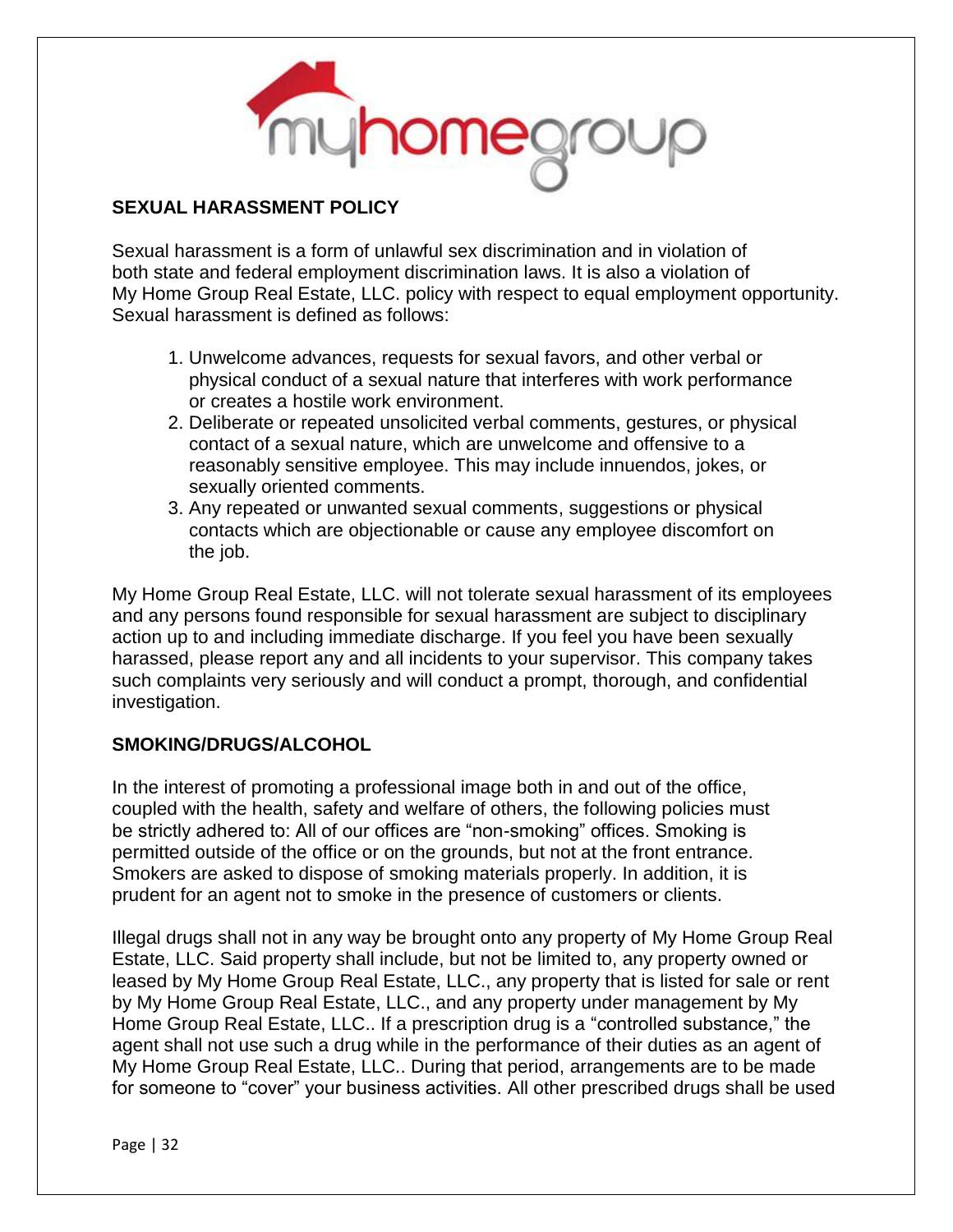

in strict compliance with the directives of the prescribing physician. There is no justifiable reason to subject us or any other person to a dangerous environment through the unwise and unprofessional uses of these substances.

#### **EQUAL OPPORTUNITY**

My Home Group Real Estate, LLC. is unequivocally and firmly committed to the principle of Equal Opportunity in housing and the provision of professional services without discrimination based on race, color, religion, sex, handicap, familial status, or national origin. The Broker and ownership of My Home Group Real Estate, LLC. have a legal, ethical, and moral responsibility to do everything in its power to prevent any agent from committing any act or making any statement that could be perceived in any way as discriminatory based on race, color, religion, handicap, familial status, or national origin. This policy is not a recommendation and all agents must follow it.

#### **ANTI-TRUST**

The Sherman Antitrust Act is the foundation of antitrust laws and the statute upon which it is based. My Home Group Real Estate, LLC. is committed to complying with all antitrust principles and staying in compliance at all times. Agents agree to be aware of antitrust compliance issues and must agree to comply at all times. Agents agree not to collectively set the price of real estate services they are providing. In addition, agents agree to take care to present pricing policies to prospective clients and customers in a manner that is consistent with the fact that the fees or prices are independently established. This means that agents should never respond to a question about fees by suggesting that all competitors in the market follow the same pricing practices. Agents agree not to price-fix, not form group boycotts, and be very cautious about taking any collective actions with licensed agents, inside of My Home Group Real Estate, LLC. or licensed with another brokerage.

#### **VACATION**

As an Independent Contractor with My Home Group Real Estate, LLC., we do not restrict, offer or define an agent's sick days or vacation days. However, agents leaving town or who are going to be unavailable for more than 24 hours need to notify My Home Group Real Estate, LLC. Please indicate who will be taking your calls while you are unavailable and when you will be returning, so that your calls can be handled professionally. It is always a good idea to leave an emergency number with My Home Group Real Estate, LLC. and the Support Staff.

There also may be some important questions regarding a pending transaction, client or customer and so an immediate response is often important to avoid legal problems. An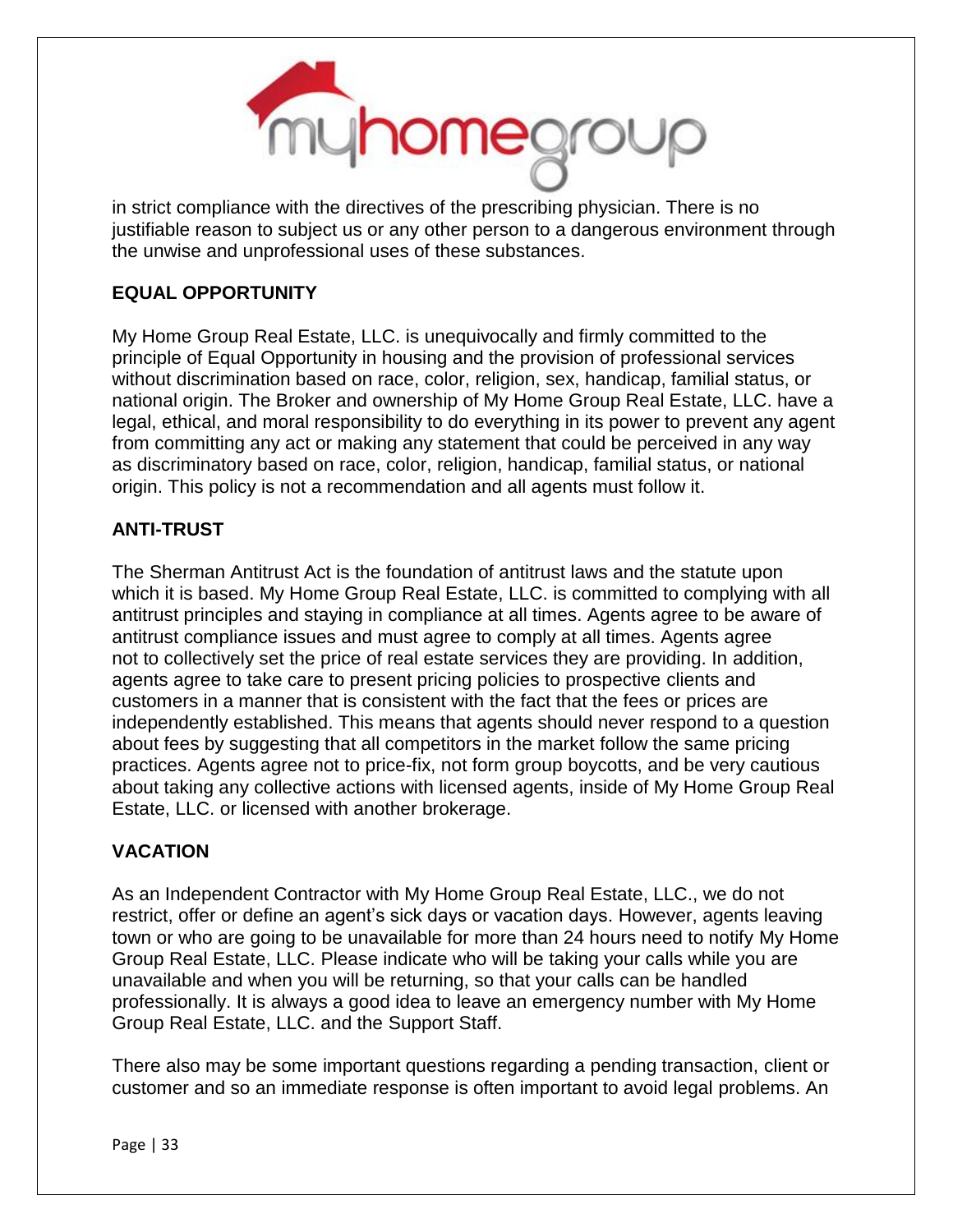

agent who does not receive or react to a message in a timely manner is a negative reflection on My Home Group Real Estate, LLC. If you are going to be unavailable for an extended period of time, arrangements should be made to cover your absence. Should an agent be unavailable, and unreachable, the Broker may elect to have another agent take care of the client or customer, and a fee paid to the agent that is assigned to the work.

#### **TEAMS AND ASSISTANTS**

My Home Group Real Estate, LLC. recognizes and encourages the use of personal assistants, both licensed and unlicensed to assist in agent's real estate career. Such personnel are often times employees of the sales agent and are subject to withholding, insurance and minimum wage benefits of the employer-employee relationship. All licensed agents – assistants or team members - will be required to sign an Independent Contractor Agreement with My Home Group Real Estate, LLC.. In addition, all licensed assistant and team members must have a separate written agreement with the Team Leader outlining the terms and conditions of the work relationship. This agreement must be submitted to My Home Group Real Estate, LLC. and will be placed in each of the agent's files with My Home Group Real Estate, LLC.

The payment of My Home Group Real Estate, LLC. fees, board dues and other fees resulting from their relationship shall be substantiated by the agreement between the Team Leader and team members. All commissions due to a team will be paid through the Broker. If this policy is violated, agents may be immediately terminated. If the assistant is unlicensed, the assistant shall not be permitted to unlawfully engage in any professional real estate activity for which a license would be required. No commissions will be shared with said unlicensed assistant as this is in violation of state law. An unlicensed assistant shall not, directly or indirectly, solicit or attempt to solicit real estate business of any type.

The Team Leader is responsible for the conduct and fees of any personal assistant or team member and shall indemnify My Home Group Real Estate, LLC. and the Broker for any errors or omissions of or damages caused by any personal assistant or team member.

#### **UNLICENSED ASSISTANTS**

Agents may hire unlicensed assistants to aid them with their day-to-day administrative duties. Unlicensed assistants may NOT perform any duties that require a license (i.e. quoting prices, showing homes, writing contracts, etc…) The unlicensed assistant's duties must be strictly "administrative" in nature. The compensation received by the assistant may not be connected in any way to the successful closing of any transaction.